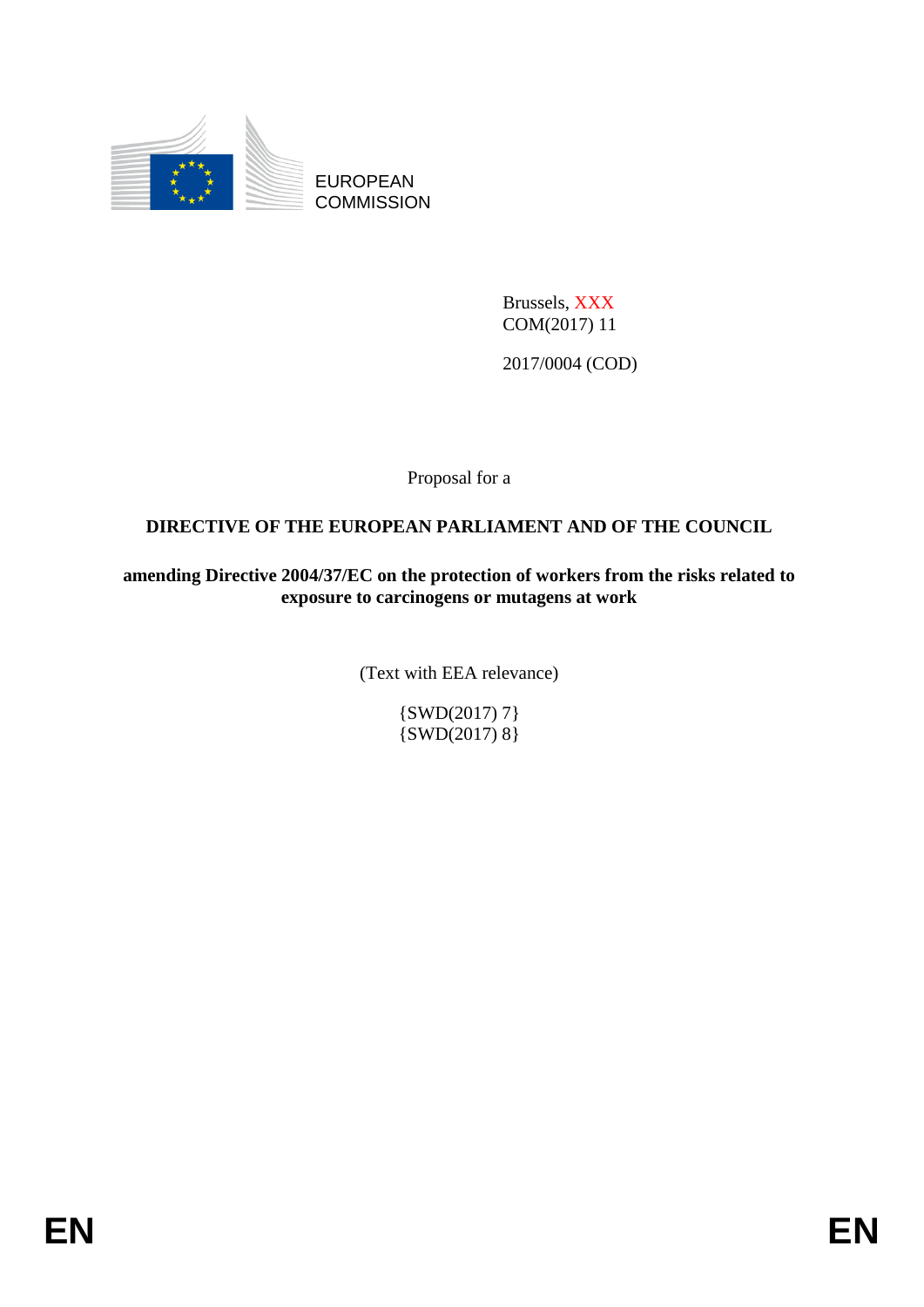# **EXPLANATORY MEMORANDUM**

## **1. CONTEXT OF THE PROPOSAL**

#### **• Reasons for and objectives of the proposal**

This proposal aims to improve workers' health protection by reducing occupational exposure to carcinogenic chemical agents, to provide more clarity and to contribute to a level playing field for economic operators. It is among the priority actions identified in the Commission Work Programme for 2016. With this initiative the Commission delivers on its commitment to improve the efficiency and effectiveness of the EU framework for protecting workers. The intention is also to continue this important work and to conduct further impact assessments with a view to propose limit values for additional carcinogens.

Estimates of the recent and future burden of occupational diseases indicate that work-related cancer is a problem and will remain so in the future as a result of exposure of workers to carcinogens. Cancer is the first cause of work-related deaths in the EU. Annually, 53 % of occupational deaths are attributed to cancer<sup>1</sup>. According to a 2016 report by the Netherlands National Institute for Public Health and the Environment  $(RIVM)^2$  91,500-150,500 people were newly diagnosed with cancer in 2012, caused by past exposure to carcinogenic substances at work. 57,700 – 106,500 people died in 2012 as a result of a work-related cancer. That means that every hour in EU28, 7-12 people die of cancer because of past exposure to carcinogenic substances at work.

The Commission took a first step to address these issues by adopting on 13 May 2016 a legislative proposal to amend Directive 2004/37/EC on the protection of workers from the risks related to exposure to carcinogens or mutagens at work ('the Directive')<sup>3</sup> with a view to revise or to introduce exposure limit values for  $13$  chemical agents<sup>4</sup>. In accordance with Article 16 of the Directive, the Council shall set such limit values on the basis of the available information, including scientific and technical data, in respect of all those carcinogens or mutagens for which this is possible, in Annex III to the Directive. Pursuant to Article 17 (1) of the Directive, Annex I and III to the Directive may be amended in accordance only with the procedure laid down in Article 153 (2) of the Treaty on the Functioning of the European Union ('TFEU') (ordinary legislative procedure).

The Commission is now taking a further step in a longer-term process of updating the Directive with regard to 7 more carcinogens and proposes to establish limit values and/or skin notations. According to the impact assessment this is estimated to result in increased protection for at least 4 million workers and improved clarity for employers and enforcers. Together it is estimated that both proposals would prevent over 100,000 deaths caused by work-related cancer.

<sup>1</sup> <sup>1</sup> European estimates of work-related injury and ill health, *[Work-related Illnesses Identification, Causal](http://gr2014.eu/sites/default/files/Work-related%20Illnesses%20Identification,%20Causal%20Factors%20and%20Prevention%20%E2%80%9CSafe%20Work%20-%20Healthy%20Work%20%E2%80%93%20For%20Life%E2%80%9D_0.pdf)  [Factors and Prevention Safe Work —](http://gr2014.eu/sites/default/files/Work-related%20Illnesses%20Identification,%20Causal%20Factors%20and%20Prevention%20%E2%80%9CSafe%20Work%20-%20Healthy%20Work%20%E2%80%93%20For%20Life%E2%80%9D_0.pdf) Healthy Work — For Life*, Takala, J., Workplace Safety and Health Institute, Singapore, presentation to EU Presidency Conference, Athens, June 2014.

<sup>2</sup> Work-related cancer in the European Union: Size, impact and options for further prevention, [http://rivm.nl/en/Documents\\_and\\_publications/Scientific/Reports/2016/mei/Work\\_related\\_cancer\\_in\\_the\\_Eu](http://rivm.nl/en/Documents_and_publications/Scientific/Reports/2016/mei/Work_related_cancer_in_the_European_Union_Size_impact_and_options_for_further_prevention) ropean Union Size impact and options for further prevention, p. 11.

<sup>&</sup>lt;sup>3</sup> Directive 2004/37/EC of the European Parliament and of the Council of 29 April 2004 on the protection of workers from the risks related to exposure to carcinogens or mutagens at work (Sixth individual Directive within the meaning of Article 16(1) of Council Directive 89/391/EEC) (codified version) (Text with EEA relevance) (OJ L 158, 30.4.2004, p. 50).

<sup>4</sup> COM(2016)248. This proposal was accompanied by an impact assessment (IA) (SWD(2016)152).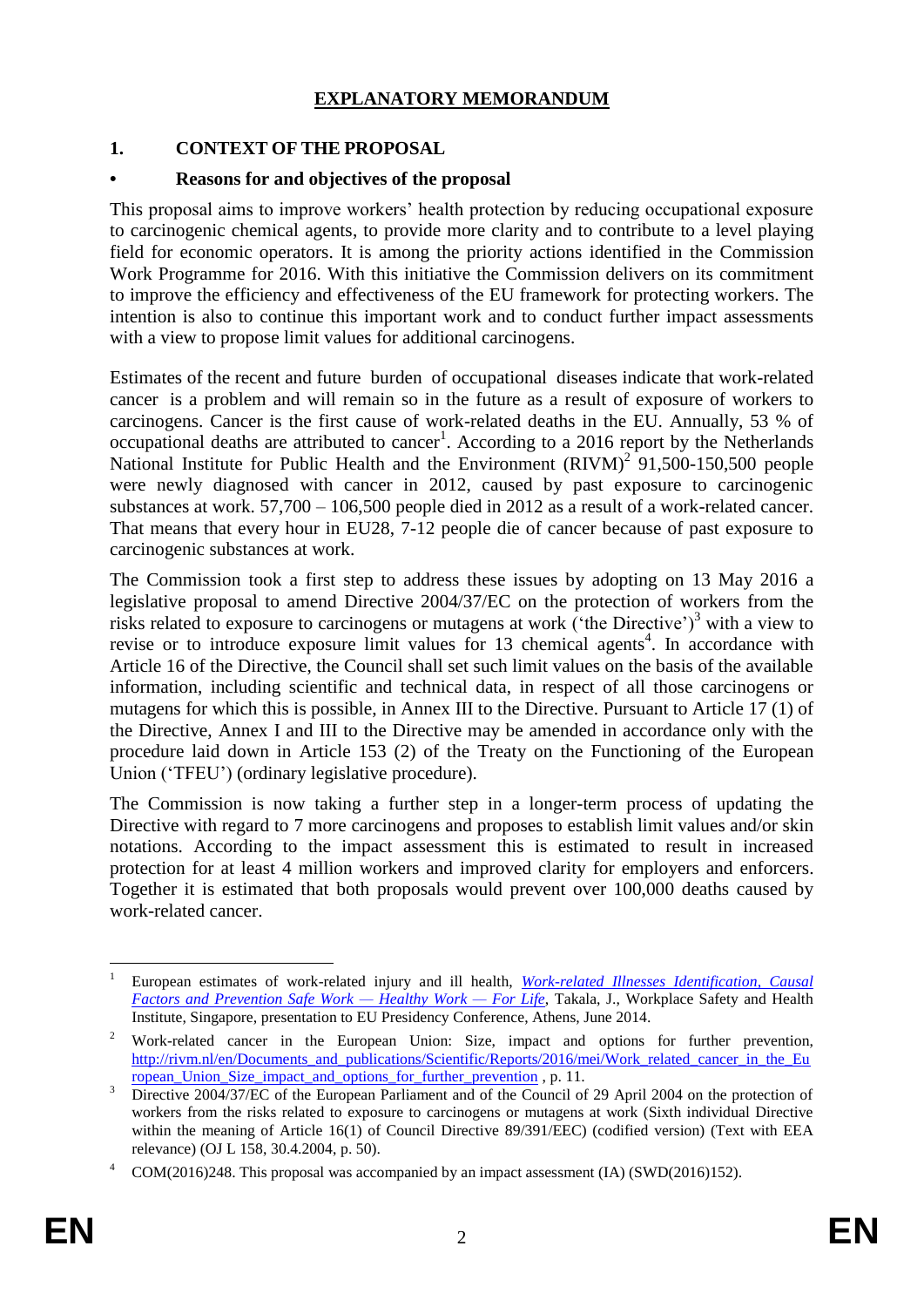In accordance with Article 16 of the Directive, the Commission pursues its work to set further limit values and additional chemical agents are currently under assessement with a view to a future amendment of the Directive.

The provisions of the Directive apply to any chemical agent that meets the criteria for classification as a category 1A or 1B carcinogen set out in Annex I to Regulation (EC) No 1272/2008 (CLP)<sup>5</sup>. This Regulation lists 'harmonised' (mandatory) classifications for 1017 chemical substances as Category 1 carcinogens ('known or presumed human carcinogens') on the basis of epidemiological and/or animal data. $\delta$  Another important classification process, by the International Agency for Research on Cancer ('IARC'), has identified nearly 500 agents that are carcinogenic for humans (Group 1; 118 agents), probably carcinogenic to humans (Group 2A; 75) or possibly carcinogenic to humans (Group 2B; 288)<sup>7</sup>.

The provisions of the Directive also apply to any substance, mixture or process referred to in Annex I to that Directive, as well as to any substance or mixture released by a process referred to in that Annex. Annex I to the Directive currently includes a list of identified processes and process-generated substances. The aim is to clarify for workers, employers, and enforcers whether a given chemical agent or process, if it has not otherwise been classified according to Regulation (EC) No 1272/2008, is in the scope of the Directive. Currently, Annex I has five entries.

The Directive sets a number of general minimum requirements to eliminate or reduce exposure for all carcinogens and mutagens falling under its scope. Employers must identify and assess risks to workers associated with exposure to specific carcinogens (and mutagens) at the workplace, and must prevent exposure where risks occur. Substitution with a non or less-hazardous process or chemical agent is required where this is technically possible. Where substitution is not technically possible chemical carcinogens must, as far as it is technically possible, be manufactured and used in a closed system to prevent exposure. Where this is not technically possible, worker exposure must be reduced to as low a level as is technically possible. This is the minimisation obligation under Article 5(2) and Article 5 (3) of the Directive.

In addition to these general minimum requirements, the Directive clearly indicates that the setting of occupational exposure limit values for the inhalation route of exposure for particular carcinogens and mutagens is an integral part of the mechanism for protecting workers<sup>8</sup>. Those values still need to be set for the chemical agents for which no such values exist and be revised whenever this becomes possible in the light of more recent scientific data<sup>9</sup>. Occupational exposure limit values for specific carcinogens or mutagens are set in Annex III to the Directive. Currently, Annex III has three entries.

Occupational exposure limit values set under the Directive should, when appropriate, be revised to take into account new scientific data, improvements in measurement techniques, risk management measures and other relevant factors.

<sup>&</sup>lt;u>.</u> <sup>5</sup> Regulation (EC) No 1272/2008 of the European Parliament and of the Council of 16 December 2008 on classification, labelling and packaging of substances and mixtures, amending and repealing Directives 67/548/EEC and 1999/45/EC, and amending Regulation (EC) No 1907/2006 (OJ L 353, 31.12.2008, p. 1).

<sup>6</sup> According to that Regulation, 1017 chemical agents (and groups of chemical agents) have received mandatory 'harmonised classification' as 'category 1' carcinogens, attracting the label hazard statement 'may cause cancer'.

<sup>&</sup>lt;sup>7</sup> [Monographs on the evaluation of carcinogenic risk to humans,](http://monographs.iarc.fr/ENG/Classification/latest_classif.php) International Agency for Research on Cancer, WHO.

Article 1 (1) and recital 13 of the Directive.

Recital 13 of the Directive.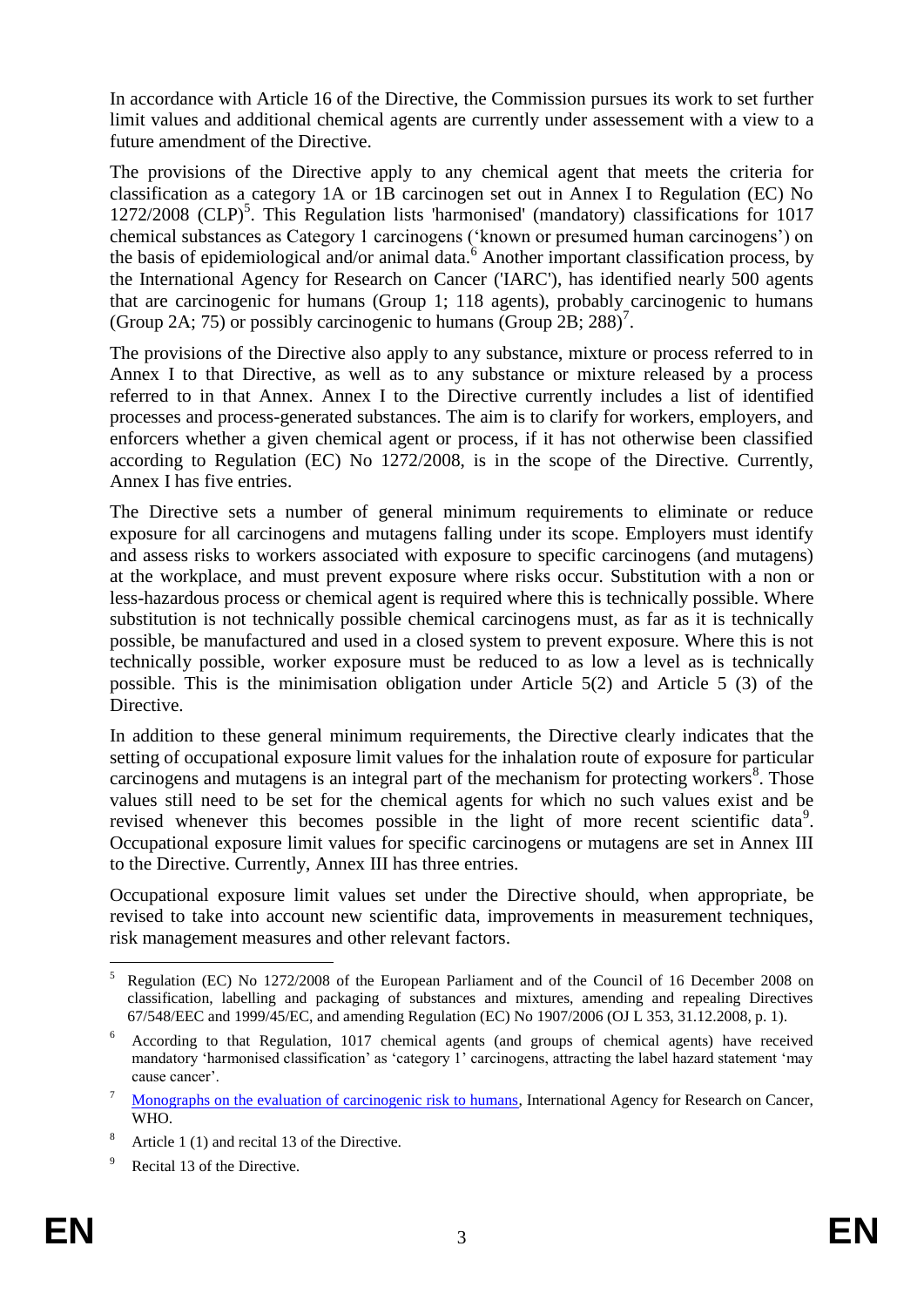On this basis, it is proposed to take two specific measures:

(a) Include in Annex I to the Directive work involving exposure to mineral oils that have been used in internal combustion engines and in engines in portable machinery and establish a corresponding skin notation in Part B of Annex III to the Directive

The International Agency for Research on Cancer ('IARC') assessed the carcinogenicity of "mineral oils" in 1983<sup>10</sup> and 1987<sup>11</sup> and concluded that there is *sufficient evidence* from studies in *humans* that mineral oils (containing various additives and impurities) that have been used in occupations such as mulespinning, metal machining and jute processing are carcinogenic to humans. This IARC assessment also covers mineral oils that have been used in engines. The final IARC evaluation does not explicitly mention "mineral oils as used engine oils", but concludes that there is sufficient evidence from studies in humans that "untreated and mildly treated mineral oils" are carcinogenic to humans (IARC Group 1). IARC reviewed the assessment based on new data in Monograph  $100F (2012)^{12}$  and maintained that categorization in relation to skin cancer. The Scientific Committee on Occupational Exposure Limits ('SCOEL')<sup>13</sup> evaluated the health effects on workers at work of "mineral oils as used engine oils", defined as "oils that have been used before in internal combustion engines to lubricate and cool the moving parts within the engine". Taking into consideration the IARC assessment that "mineral oils as used engine oils" are carcinogenic group A, SCOEL, in accordance with its methodology, concluded that for "mineral oils as used engine oils" there is no indication for a mode of action-based threshold $^{14}$ .

The skin notation to be set out in Part B of Annex III proposed in this initiative was strongly recommended by SCOEL, which assessed that occupational exposure to used engine oils occurs through the dermal route. The notation, which indicates the possibility of significant dermal uptake, was agreed by the Advisory Committee on Safety and Health at Work ('ACSH').

Used engine oils are not placed on the market as such, but are process-generated, and therefore they are not classified in accordance with Regulation (EC) No 1272/2008. However, the Directive makes provisions for the inclusion in Annex I of substances or mixtures or processes as well as substances or mixtures released by a process referred to in that Annex which, although not subject to the classification obligation in accordance with the said Regulation, meet the criteria for classification as a carcinogen. Mineral oils that have been used in internal combustion engines and in engines in portable machinery fall within this category.

(b) Establish in Annex III limit values supplemented by skin notations for further 5 additional carcinogens, as well as skin notations independently of limit values for 2 carcinogens, including for mineral oils that have been used in engines

Available information, including scientific data confirms the need to complete Annex III with limit values supplemented by skin notations for 5 additional carcinogens. SCOEL submitted

 $10\,$ <sup>10</sup> IARC (1984), Polynuclear aromatic hydrocarbons, Part 2, carbon blacks, mineral oils (lubricant base oils and derived products) and some nitroarenes. IARC Monogr Eval Carcinog Risk Chem Hum, 33: 1–222. PMID:6590450 [\(http://monographs.iarc.fr/ENG/Monographs/vol1-42/mono33.pdf\)](http://monographs.iarc.fr/ENG/Monographs/vol1-42/mono33.pdf).

<sup>&</sup>lt;sup>11</sup> IARC (1987). Overall evaluations of carcinogenicity: an updating of IARC Monographs volumes 1 to 42. IARC Monogr Eval Carcinog Risks Hum Suppl, 7: 1–440. PMID:3482203.

<sup>&</sup>lt;sup>12</sup> IARC (2012), [\(http://monographs.iarc.fr/ENG/Monographs/vol100F/mono100F.pdf\)](http://monographs.iarc.fr/ENG/Monographs/vol100F/mono100F.pdf).

<sup>&</sup>lt;sup>13</sup> Commission Decision 2014/113/EU of 3 March 2014 on setting up a Scientific Committee on Occupational Exposure Limits for Chemical Agents and repealing Decision 95/320/EC (OJ L 62, 4.3.2014, p. 18).

<sup>&</sup>lt;sup>14</sup> SCOEL/OPIN/2016-405, Mineral Oils as Used Engine Oils, adopted on 9 June 2016.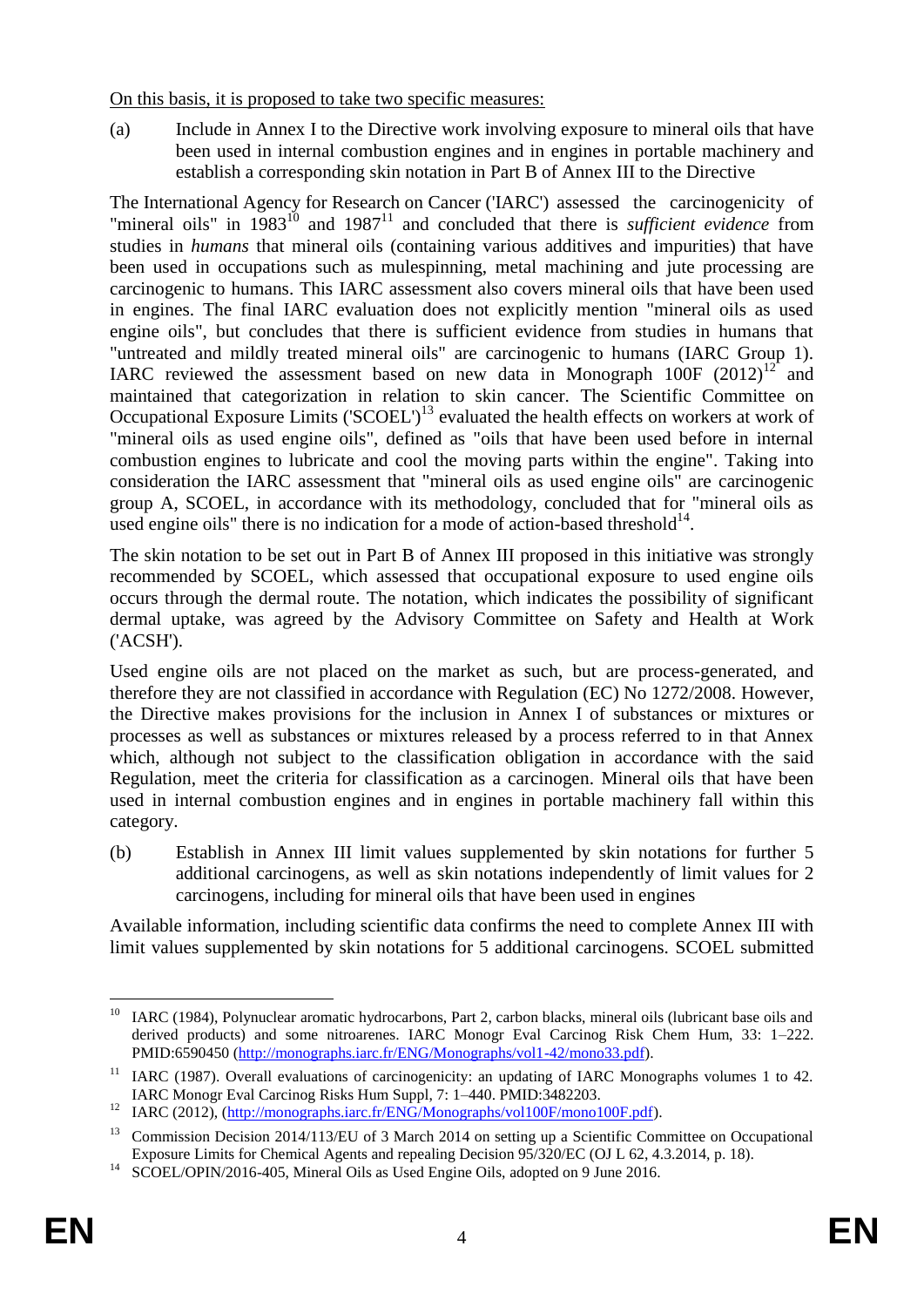recommendations for these carcinogens. For 2 carcinogens<sup>15</sup>, SCOEL identified the possibility of significant dermal uptake and recommended the establishment of skin notations.The ACSH was consulted on all aspects of this proposal, in accordance with Article  $2(2)(f)$  of the Council Decision of 22 July  $2003^{16}$ . With regard to the values proposed, socioeconomic feasibility factors have been taken into account further to the consultation of the ACSH.

# **• Consistency with existing policy provisions in the policy area**

The Commission has as strategic goal to ensure a safe and healthy work environment for workers in the EU according to its Communication on the EU Strategic Framework on Health and Safety at Work  $2014 - 2020^{17}$ . One of the main challenges identified in the strategic framework is to improve the prevention of work-related diseases by tackling existing, new and emerging risks.

This initiative fits within the Commission's priority for a deeper and fairer single market, in particular its social dimension. It is in line with Commission's work to establish a fair and truly pan-European labour market that provides workers with decent protection and sustainable jobs<sup>18</sup>. This includes occupational health and safety protection, social protection, and rights connected to the employment contract.

Directive  $89/391/EEC$  ('Framework Directive')<sup>19</sup> on health and safety at work and Directive  $98/24/EC^{20}$  on risks related to chemical agents at work apply as general law without prejudice to more stringent and/or specific provisions contained in the Directive.

## **• Consistency with other Union policies**

Improving working conditions and preventing workers from suffering serious accidents or occupational diseases and promoting workers' health throughout their working life, is a key principle in line with the ambition for a European social triple A rating set by President Juncker in his political guidelines. It also has a positive impact on productivity and competitiveness and is essential to promote longer working lives in line with the Europe 2020 strategy's objectives for smart, sustainable and inclusive growth $2<sup>1</sup>$ .

Of the 7 carcinogens considered in this proposal, three have been added to the candidate list of identified 'substances of very high concern' (SVHCs) established under Article 59(1) of Regulation (EC) No 1907/2006 concerning the Registration, Evaluation, Authorisation and Restriction of Chemicals ('REACH') and subsequently included in Annex XIV to REACH

 $15$ Polycyclic aromatic hydrocarbons mixtures containing benzo[*a*]pyrene which are carcinogens as defined in the Directive; mineral oils that have been used in internal combustion engines and in engines in portable machinery.

<sup>&</sup>lt;sup>16</sup> Council Decision of 22 July 2003 setting up an Advisory Committee on Safety and Health at Work, OJ C 218, 13/09/2003, p. 0001 - 0004

<sup>17</sup> COM (2014) 332 final, [http://eur-lex.europa.eu/legal](http://eur-lex.europa.eu/legal-content/EN/TXT/PDF/?uri=CELEX:52014DC0332&from=EN)[content/EN/TXT/PDF/?uri=CELEX:52014DC0332&from=EN](http://eur-lex.europa.eu/legal-content/EN/TXT/PDF/?uri=CELEX:52014DC0332&from=EN)

<sup>&</sup>lt;sup>18</sup> President Juncker's State of the Union address in the European Parliament on 9 September 2015 (https://ec.europa.eu/priorities/sites/beta-political/files/state\_of\_the\_union\_2015\_en.pdf)

<sup>&</sup>lt;sup>19</sup> Council Directive 89/391/EEC of 12 June 1989 on the introduction of measures to encourage improvements in the safety and health of workers at work, (OJ L 183, 29.6.1989, p. 1).

<sup>20</sup> Council Directive 98/24/EC of 7 April 1998 on the protection of the health and safety of workers from the risks related to chemical agents at work (fourteenth individual Directive within the meaning of Article 16(1) of Directive 89/391/EEC) (OJ L 131, 5.5.1998, p. 11).

<sup>&</sup>lt;sup>21</sup> COM(2010) 2020 and COM(2014) 130 final.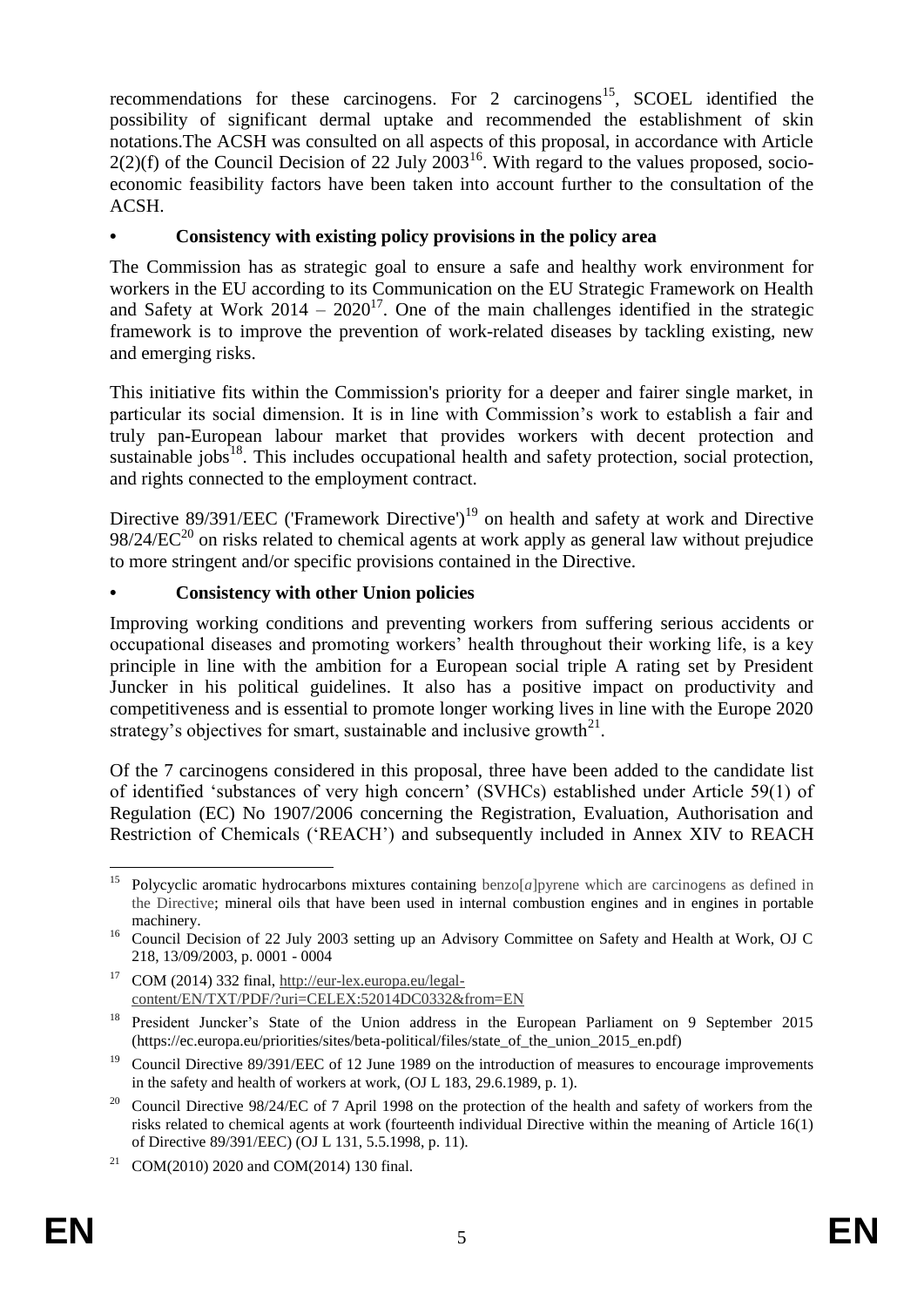for authorisation purpose: ethylene dichloride (EDC); 4,4'-Methylenedianiline (MDA) and trichloroethylene (TCE).

Benzo[*a*]pyrene has recently been included in the candidate list of identified SVHC for authorisation. As a member of the group 'polycyclic aromatic hydrocarbons' (PAHs), benzo[*a*]pyrene is also listed in Annex XVII to REACH (Restrictions on the manufacture, placing on the market and use of certain dangerous substances, mixtures and articles) with regard to the placing on the market of extender oils or their use in the production of tyres or part of tyres above a certain concentration.

The Directive and REACH are legally complementary. The Framework Directive, which applies as general law to the area covered by the Directive, provides that it applies without prejudice to existing or future national and EU provisions which are more favourable to protection of the health and safety of workers at work. REACH in turn states that it applies without prejudice to worker protection legislation, including the Directive.

In the context of the complementary operation of the Directive and REACH, it is proposed to set forth limit values under the Directive for the following reasons:

- Mineral oils that have been used in internal combustion engines and in engines in portable machinery and polycyclic aromatic hydrocarbons mixtures containing benzo[*a*] pyrene which are carcinogens as defined in Directive  $2004/37/EC^{22}$  and are process generated are outside the scope of REACH;
- Among the three carcinogens included in the present proposal that are also subject to authorisation under REACH, two are mainly used as intermediates<sup>23</sup>, i.e. manufactured for and consumed in or used for chemical processing in order to be transformed into another substance. As such, these are exempted from the authorization requirement. However, occupational exposure to intermediates could occur for example during cleaning, maintenance, sampling etc., where residues may be present and/or where process-streams are interrupted and containment may be compromised.
- For ethylene dibromide, the Risk Management Option Analysis (RMOA) of 16 July 2015 came to the conclusion, that while the substance could be proposed to be identified as a substance of very high concern to be included in the candidate list for potential prioritisation to Annex XIV to REACH, the European Commission considers that it is more appropriate to address the main non-intermediate use of the substance, i.e. additive in leaded aviation gasoline, at international level and/or under other EU legislation than REACH.
- Limit values are an important part of the Directive and of the wider occupational safety and health approach to managing chemical risks.

<sup>22</sup> <sup>22</sup> Complex polycyclic aromatic hydrocarbon mixtures (PAH) containing benzo[a]pyrene or low molecular weight PAH mixtures, are not produced and used as such, but are specifically and ubiquitously formed during combustion and pyrolysis processes of organic materials (see in this sense, final draft Recommendation from the Scientific Committee on Occupational Exposure Limits for Polycyclic Aromatic Hydrocarbon Mixtures containing benzo[a]pyrene (PAH), No. 404.

<sup>&</sup>lt;sup>23</sup> In the case of ethylene dichloride, more than 95% of the total volume is use as an intermediate on site in the synthesis of vinyl chloride monomer; 4,4'-Methylenedianiline is mostly (99%) used as an intermediate in the production of 4,4'-methylenediphenyldiisocyanate (MDI), which is used in the production of polyurethane foams; approximately 75% of the total production of trichloroethylene, as assessed in the IOM Study, was used in intermediate applications.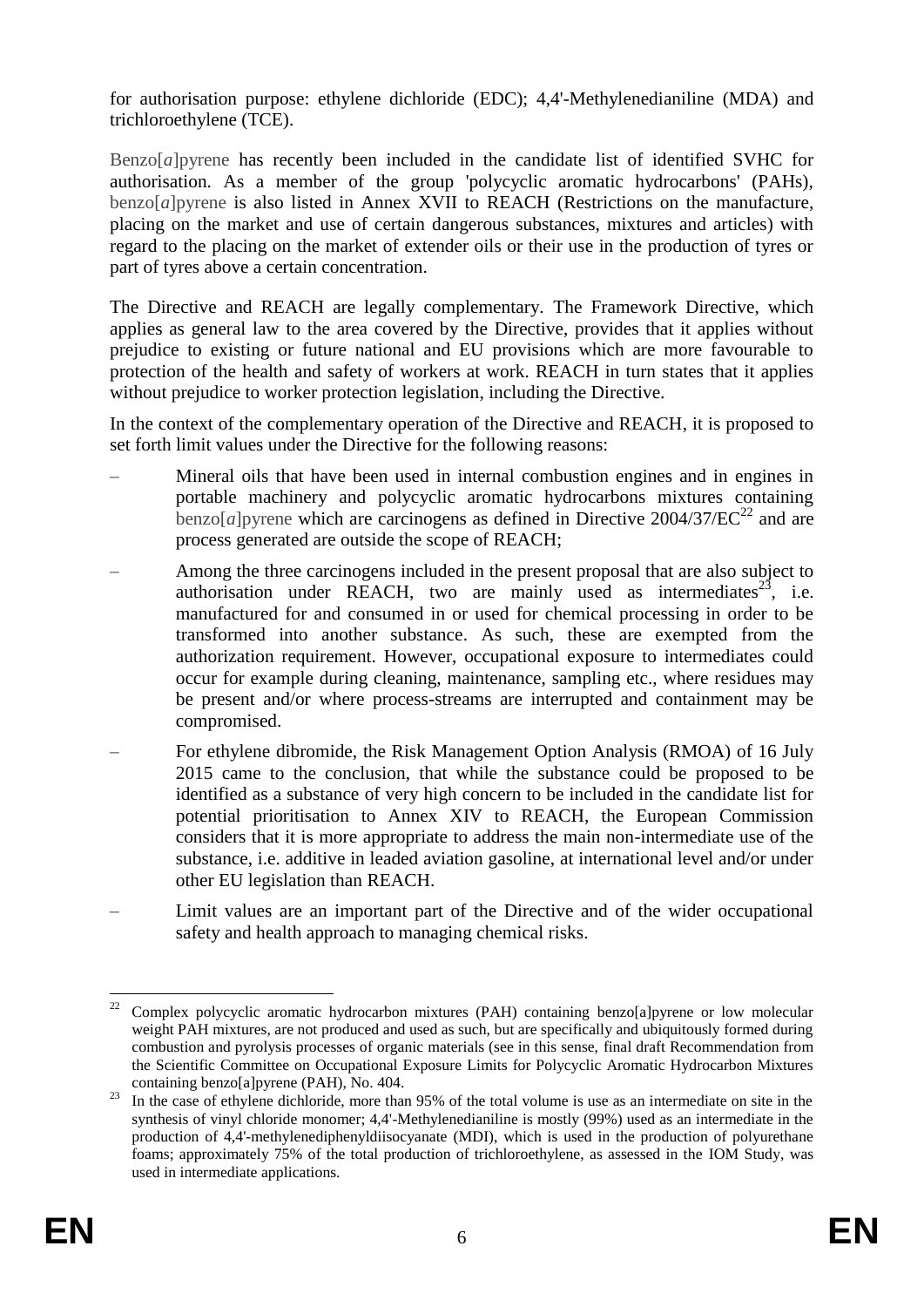- The Directive covers every use of a chemical agent at the workplace through its entire lifecycle, and covers worker exposure to carcinogenic agents released by *any work activity*, whether produced intentionally or not, and whether available on the market or not.
- Occupational exposure limit values for carcinogens are set via a robust process ultimately passing through the co-legislator for adoption – based on available information, including scientific and technical data and stakeholder consultation.

# **2. LEGAL BASIS, SUBSIDIARITY AND PROPORTIONALITY**

#### **• Legal basis**

Article 153 (2)(b) of the TFEU provides that the European Parliament and the Council '*may adopt, in the fields referred to in paragraph 1(a) to (i) [of Article of the 153 TFEU], by means of directives, minimum requirements for gradual implementation, having regard to the conditions and technical rules obtaining in each of the Member States. Such directives shall avoid imposing* a*dministrative, financial and legal constraints in a way which would hold back the creation and development of small and medium-sized undertakings*'. Article 153(1)(a) of the TFEU states that the Union shall support and complement the activities of the Member States in the field of '*improvement in particular of the working environment to protect workers' health and safety*'.

Directive 2004/37/EC was adopted on the basis of Article 153(2)(b) of the TFEU with the aim to improve workers' health and safety. On that basis, Article 16 of Directive 2004/37/EC provides for the adoption of limit values in accordance with the procedure laid down in Article 153(2) of the TFEU in respect of all those carcinogens or mutagens for which this is possible.

The objective of the present proposal is to strengthen the level of worker health protection in line with Article 153(1)(a) of the TFEU, by including in Annex I to the Directive 2004/37/EC mineral oils that have been used in internal combustion engines and in engines in portable machinery, by setting limit values supplemented by skin notations for 5 additional carcinogens and by establishing skin notations (independently of limit values) for 2 additional carcinogens, including for mineral oils that have been used in engines. This is achieved through the establishment of additional minimum requirements for workers' health protection in the form of limit values and/or skin notations in Annex III to the Directive. Article 153(2)(b) of the TFEU therefore constitutes the proper legal basis for the Commission's proposal.

Pursuant to Article 153(2) of the TFEU, the improvement in particular of the working environment to protect workers' health and safety is an aspect of social policy where the EU shares competence with the Member States.

## **• Subsidiarity (for non-exclusive competence)**

As risks to workers' health and safety are broadly similar across the EU, there is a clear role for the EU in supporting Member States to address such risks.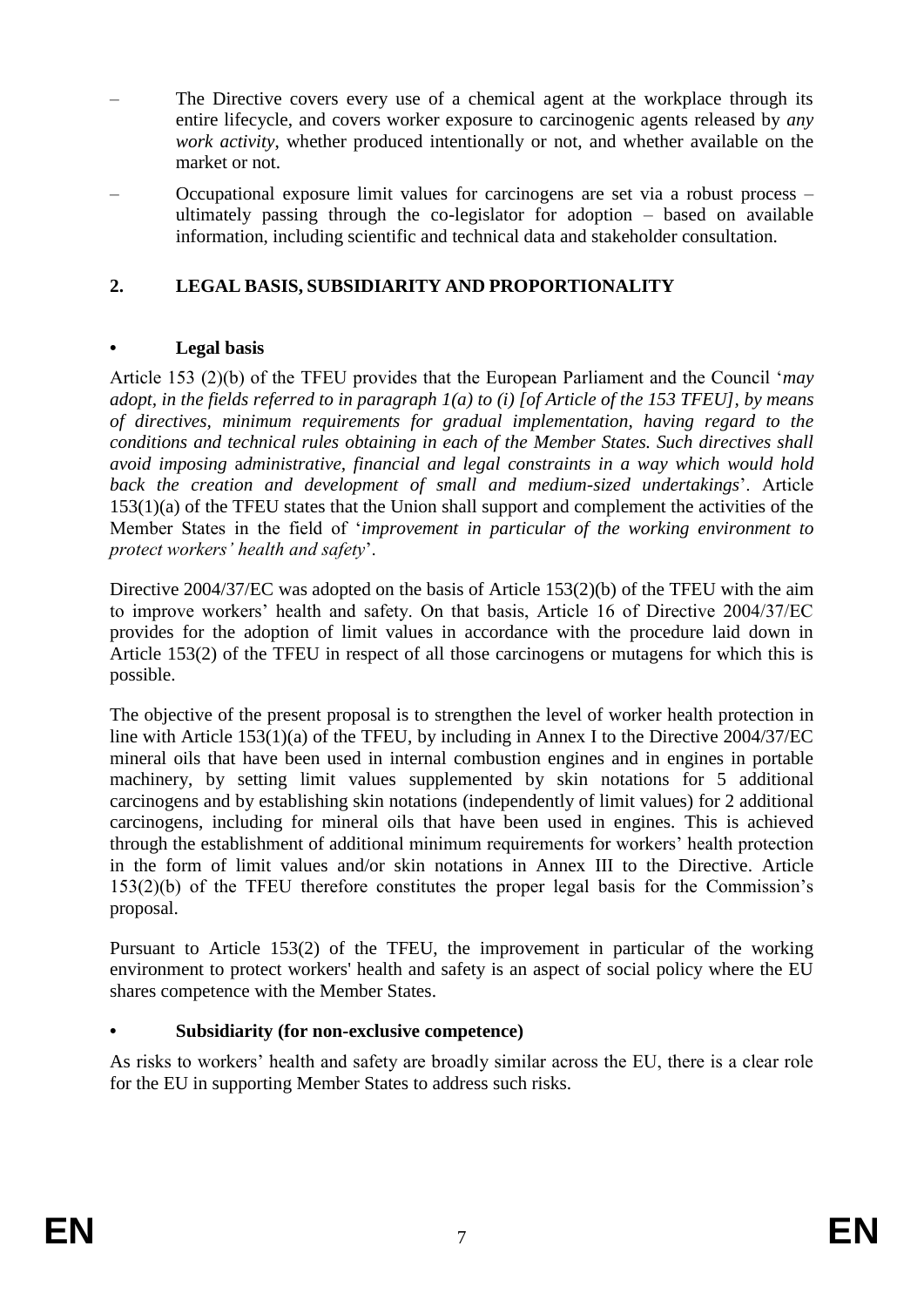Data gathered in the preparatory work indicate wide differences in the Member States regarding the setting of limit values for the carcinogens under this proposal $^{24}$ . Some Member States have already established binding limit values that are at the same value or lower than the value recommended by the  $ACSH^{25}$ . This demonstrates that unilateral national action is possible as regards setting a limit value for these chemical agents. However, there are also many cases where Member States have no limit values or ones that are less protective of worker health than the value put forward in this proposal. In addition, where national limit values exist, they vary considerably, leading to different levels of protection<sup>26</sup>. Some of these limits are considerably higher than the ones being proposed.

Under such circumstances minimum requirements for workers' health protection against the risks arising from exposure to these carcinogens cannot be ensured for all EU workers in all Member States by actions taken by Member States alone. The proportion of potentially exposed workers who lack such legal protection was taken into account in the analysis of impacts of introducing a limit value for each of the considered carcinogens. In that framework, a subsidiarity and proportionality check was carried out for each specific agent, which indicated that, where relevant data were available, introduction of proposed limit values would improve legal protection for an estimated 69% to 82% of exposed workers $^{27}$ .

It follows that action taken at EU level to achieve the objectives of this proposal is necessary and in line with Article 5(3) of the TEU.

Absent or too high limit values also provide potential incentive for companies to locate their production facilities in Member States with the lower standards, thus impacting the cost of production. In all cases, differences in labour standards have an impact on competitiveness, because they impose different costs on operators. This effect on the single market may be reduced through the establishment of clear specific minimum requirements for worker protection in the Member States.

Moreover this proposal will encourage more flexibility in cross-border employment, because workers can be reassured that they will enjoy minimum requirements and levels of protection of their health in all the Member States.

Amending the Directive can only be done at EU level and after a two-stage consultation of the social partners (management and labour) in accordance with Article 154 of the TFEU.

## **• Proportionality**

This proposal makes a step forward to achieve the objectives set to improve living and working conditions of workers.

With regard to the limit values proposed, socio-economic feasibility factors have been taken into account after long and intensive discussions with all stakeholders (representatives of

 $24$ See Table 1 in Annex 7 in the impact assessment. See also Annex 10, presenting for each chemical agent in graphs, the current national occupational exposure limit values versus the preferred option (option 2) used for the limit values put forward in this proposal.

<sup>&</sup>lt;sup>25</sup> See Table 2 in Annex 7 in the impact assessment for national limit values in the Member States compared to levels recommended by the ACSH.

<sup>&</sup>lt;sup>26</sup> For example for ethylene dibromide, the values range from 0.002 to 145 mg/m<sup>3</sup>. For ethylene dichloride, values range from 4 to 412 mg/m<sup>3</sup>. For trichloroethylene, values range from 3.3 to 550 mg/m<sup>3</sup>.

<sup>&</sup>lt;sup>27</sup> See Table 4 in annex 7 in the impact assessment.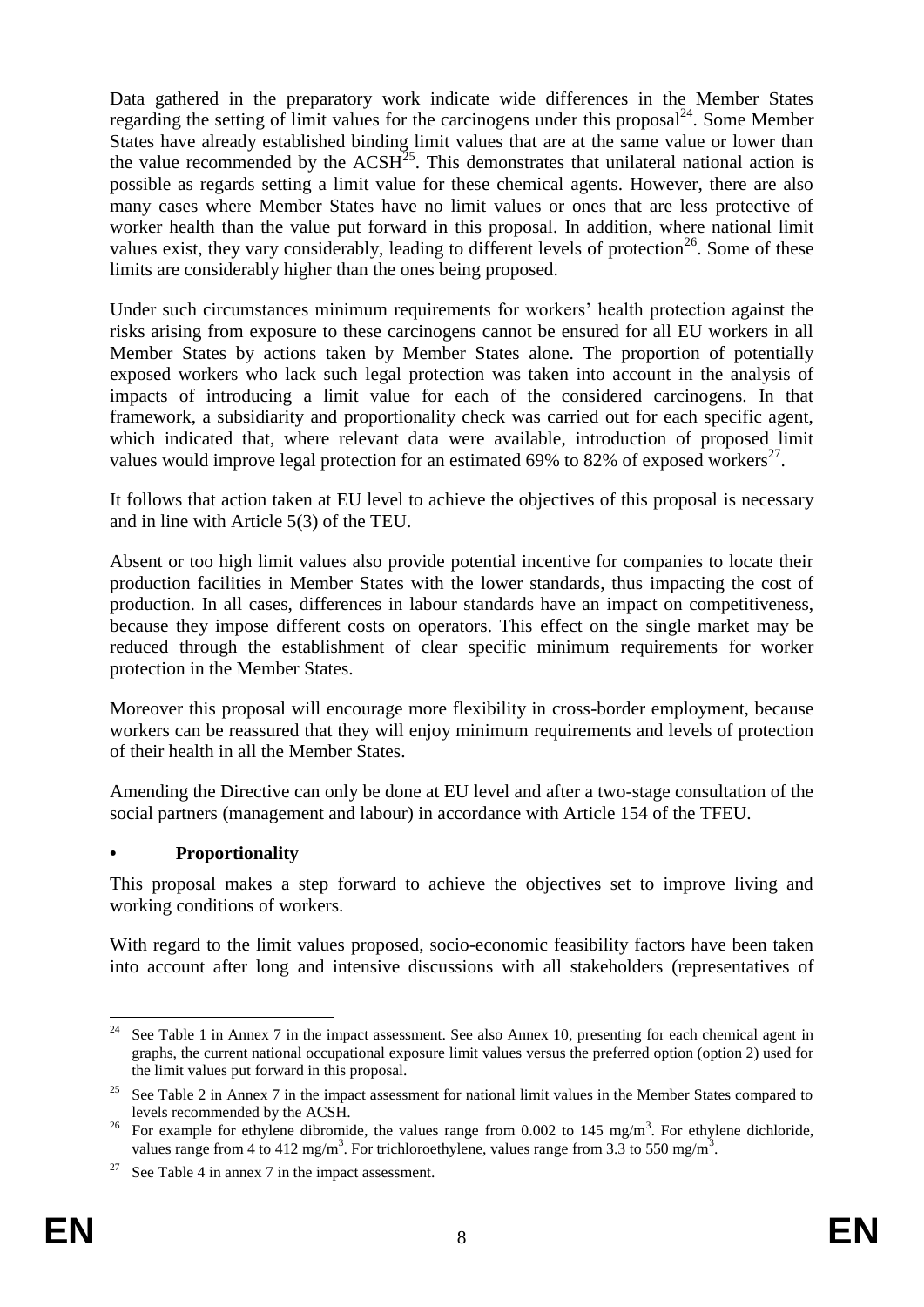employees' associations, representatives of employers' associations, and representatives of governments).

In accordance with Article 153(4) of the TFEU, the provisions in this proposal do not prevent any Member State from maintaining or introducing more stringent protective measures compatible with the Treaties, in the form for example of lower limit values. Article 153(3) of the TFEU gives Member States the possibility to entrust management and labour, at their joint request, with the implementation of directives adopted pursuant to Article 153(2) of the TFEU, thus respecting well established national arrangements for regulation in this area.

It follows that in line with the principle of proportionality, as set out in Article 5(4) of the TEU, this proposal does not go beyond what is necessary in order to achieve those objectives.

# **• Choice of the instrument**

Article 153(2)(b) of the TFEU specifies that minimum requirements in the field of workers' health and safety protection may be adopted 'by means of directives'.

# **3. RESULTS OF EX-POST EVALUATIONS, STAKEHOLDER CONSULTATIONS AND IMPACT ASSESSMENTS**

Ex post evaluations/fitness checks of existing legislation

An independent ex-post evaluation of the Directive (as part of the overall occupational health and safety acquis) has recently been concluded. Apart from the interface between the REACH Regulation and the Directive, the key issues identified in that evaluation are outside the scope of the proposal, which addresses specifically the technical amendment of Annexes to the Directive rather than broader policy questions regarding its operation or relevance.

## **• Stakeholder consultations**

#### **Two stage consultation of the European social partners in accordance with Article 154 of the TFEU**

For this legislative proposal in the field of social policy, the Commission carried out a twostage consultation of the European social partners in accordance with Article 154 of the TFEU.

The first stage of consultation on the protection of workers from risks related to exposure to carcinogens, mutagens and chemical agents toxic for reproduction at work was launched on 6 April 2004.

In accordance with Article 154(2) of the TFEU, the social partners were asked to give their opinions on the possible direction of EU action in this field. This first phase confirmed that action needs to be taken at EU level to introduce better standards across the EU, and to tackle situations involving workers' exposure. All the European social partners who replied to the consultation<sup>28</sup> underlined the importance they attached to protecting workers from the health risks in this area.

 $28\,$ <sup>28</sup> Union of Industrial and Employers' Confederations of Europe (UNICE), European Centre of Enterprises with Public Participation and of Enterprises of General Economic Interest (CEEP), European Association of Craft, Small and Medium-Sized Enterprises (UEAPME), European Trade Union Confederation (ETUC), European Confederation of Executives and Managerial Staff (CEC), Confederation of National Associations of Tanners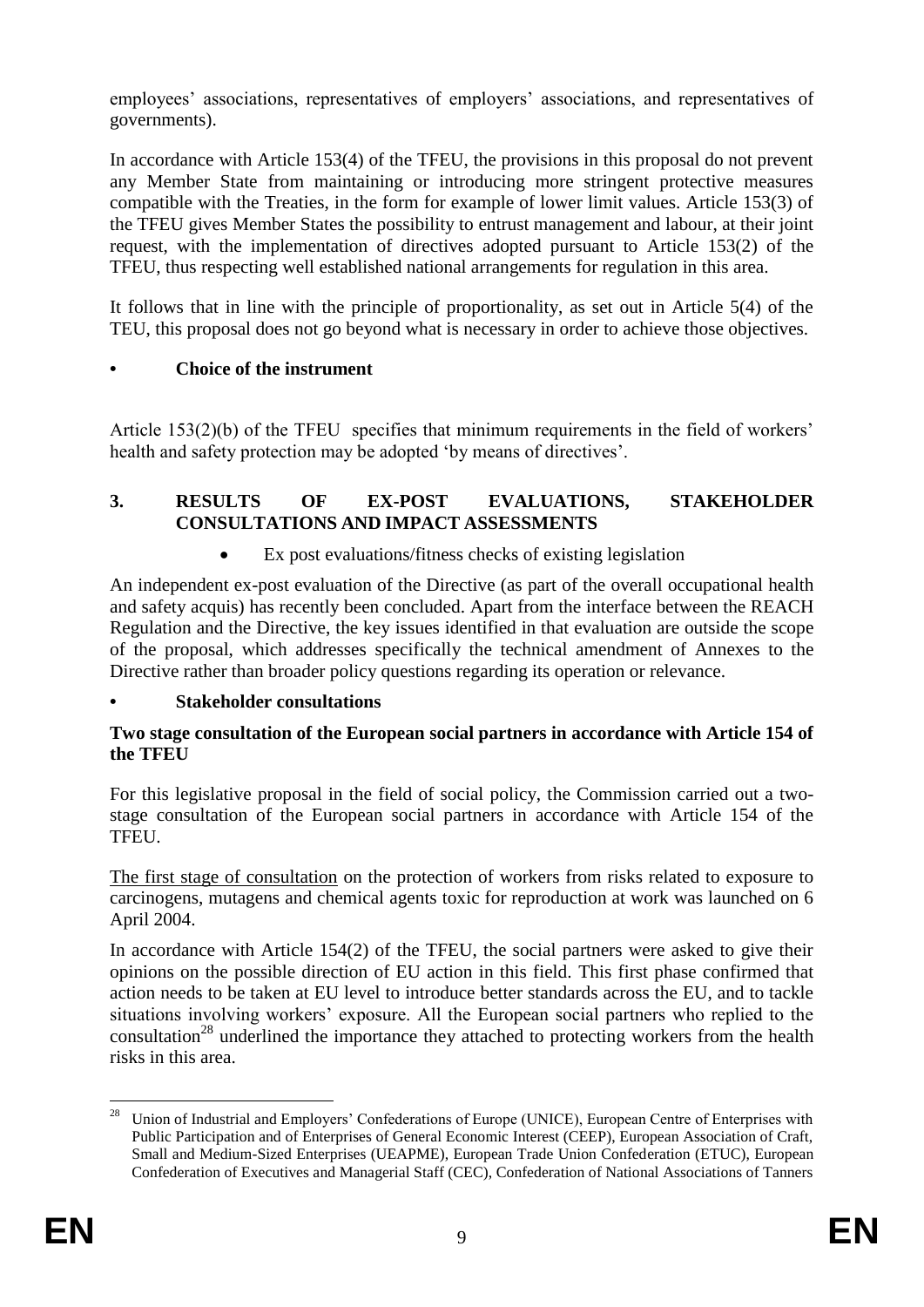However, while all respondents acknowledged the relevance of existing legislation, their views differed as to the strategy and direction of future action and which factors should be taken into consideration $^{29}$ .

The second stage of consultation was launched on 16 April 2007 in accordance with Article 154(3) of the TFEU on the content of the proposal.

The specific points for consultation were:

- including chemical agents toxic for reproduction (categories 1A and 1B) in the scope of Directive 2004/37/EC;
- updating limit values for chemical agents in Annex III of Directive 2004/37/EC;
- including limit values for more chemical agents in Annex III of Directive 2004/37/EC;
- introducing criteria for setting limit values for carcinogens and mutagens;
- focusing on training and information requirements.

The Commission received replies from seven European social partner organisations<sup>30</sup>. In their replies these organisations reaffirmed their approach to the prevention of occupational risks derived from carcinogens and mutagens at work, as outlined in their responses to the first stage consultation.

The responses gathered can be summarized as follows:

- **there were no significant divergences** on the methodologies to be used and the criteria to be set up for the derivation of limit values. The introduction of criteria for limit values setting was seen as generally positive. However, socio-economic impact assessments and the consideration of feasibility factors should be part of the criteria. Social partners expressed the view that the ACSH should play an important role in the setting of limit values.
- **there was an overall agreement** on the need for effective implementation of training and information requirements, an issue considered to be a key aspect of the prevention policy.
- **the revision of binding limit values** should be examined in the light of the implementation of REACH and of the relationship and interaction between limit values and DNELs (Derived No Effect Levels) derived under REACH for hazardous chemicals.

While the formal social partners consultation process was completed in 2007, the following ACSH consultation described below, where social partners were present alongside Member

 $\overline{a}$ 

and Dressers of the European Community (COTANCE), European Trade Association of Hotels, Restaurants and Cafés in Europe (HOTREC), European Federation of Trade Unions in the Food, Agriculture and Tourism Sectors and Allied Branches (EFFAT), Union Network International — Europe Hair & Beauty (UNI-Europa Hair&Beauty).

<sup>&</sup>lt;sup>29</sup> CISNET EMPL 8676 of 15 June 2006.

<sup>&</sup>lt;sup>30</sup> Four from employers' organisations (Business Europe, Eurocommerce, European Association of Craft Small and Medium-sized Enterprises (UEAPME) and European Cement Industry), two from workers' organisations (European Trade Union Confederation (ETUC), and European Federation of Building and Woodworkers (EFBWW)) and one from an independent organisation (British Occupational Hygiene Society (BOHS)).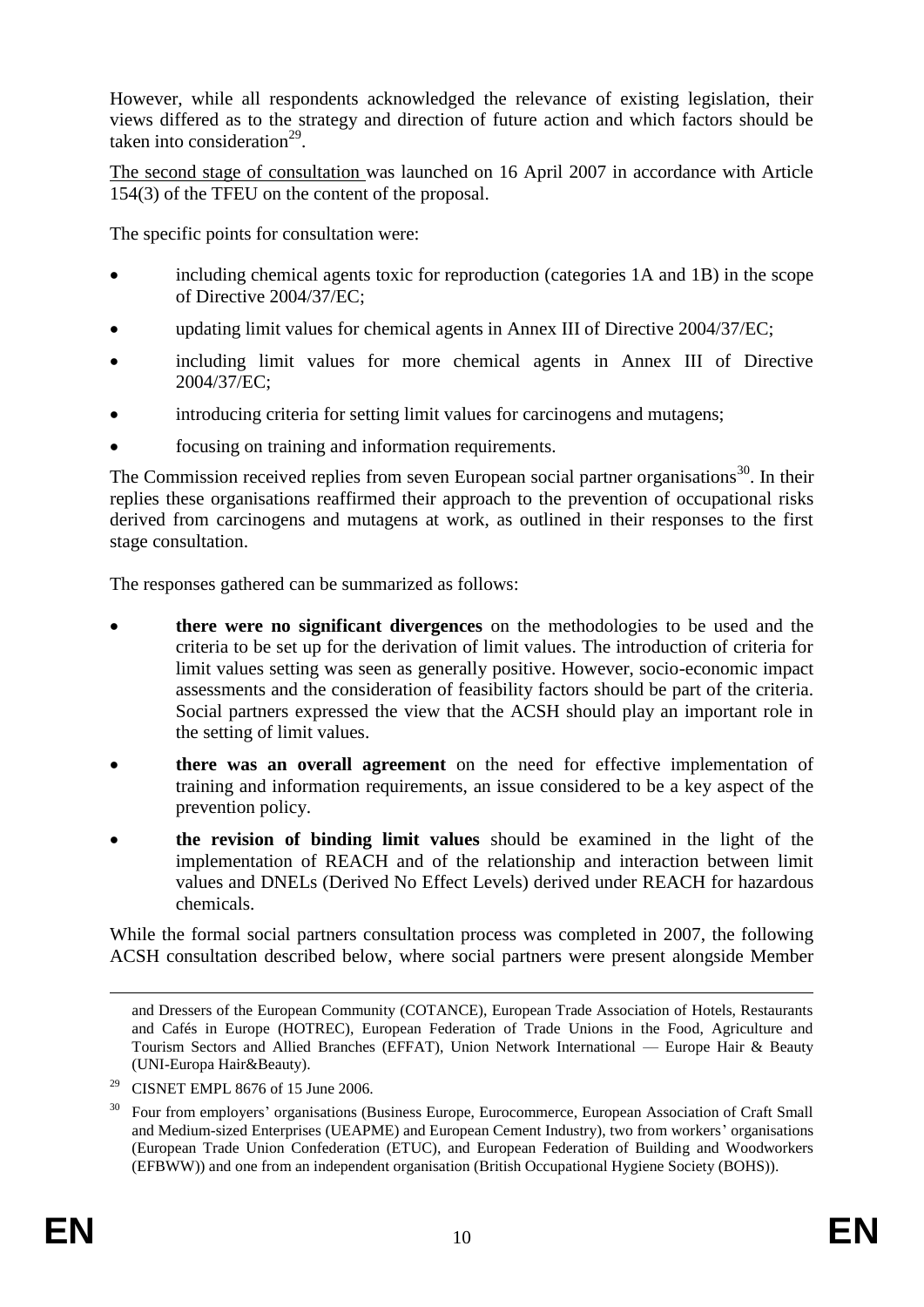States representatives, ensured that the social partners were duly informed about options for limit values and actively participated in identifying the preferred ones.

In the final stages of the preparatory process, the Commission organised a meeting on 14 October 2016 with the social partners to present the envisaged scope and approach for the draft Directive. This built on the two-stage consultations and the detailed discussions, which have been undertaken in the context of the ACSH on specific substances and limit values to be inserted in the annexes of the Directive.

#### **Consultation of the ACSH – through the tripartite Working Party 'Chemicals at the Workplace' (WPCs)**

Following the social partners consultation, the Commission informed the members of the WPCs at its meeting in April 2008 on its intention to propose a revision of the Directive. An in-depth discussion on the results of the study contracted by the Commission ('IOM study'<sup>31</sup>) based on draft reports for individual chemical agents took place at the meeting in March 2011. The discussions on the individual chemical agents took place at various meetings of the WPCs in 2011<sup>32</sup>, 2012<sup>33</sup> and 2013<sup>34</sup>, resulting in one opinion and two supplementary opinions adopted by the plenary of the ACSH in  $2012^{35}$  and  $2013^{36,37}$  completed with further discussions in the meetings of the WPCs. These discussions took into account the available information, including the scientific data (that is to say, SCOEL Recommendations, as well as scientific information sourced elsewhere adequately robust and in the public domain).

The consultation process results included support for the following<sup>38</sup>:

 to bring a limited number of process generated substances under the scope of the Directive by including them in Annex I;

<sup>&</sup>lt;u>.</u> <sup>31</sup> IOM Research Project P937/99, May 2011 – Health, social-economic and environmental aspects of possible amendments to the EU Directive on the protection of workers from the risks related to exposure to carcinogens and mutagens at work.

<sup>&</sup>lt;sup>32</sup> Meeting of the WPCs on 23 March 2011; Meeting of the WPCs on 15 June 2011; Meeting of the WPCs on 26 October 2011.

<sup>&</sup>lt;sup>33</sup> Meeting of the WPCs on 21 March 2012; Meeting of the WPCs on 6 June 2012; Meeting of the WPCs on 21 November 2012.

<sup>&</sup>lt;sup>34</sup> Meeting of the WPCs on 6 March 2013; Meeting of the WPCs on 19 June 2013; Meeting of the WPCs on 2 October 2013.

<sup>&</sup>lt;sup>35</sup> Opinion on the approach and content of an envisaged proposal by the Commission on the amendment of Directive 2004/37/EC on Carcinogens and Mutagens at the workplace. Adopted on 05/12/2012 (Doc. 2011/12).

<sup>&</sup>lt;sup>36</sup> Supplementary opinion on the approach and content of an envisaged proposal by the Commission on the amendment of Directive 2004/37/EC on Carcinogens and Mutagens at the workplace. Adopted on 30/05/2013 (Doc. 727/13).

<sup>&</sup>lt;sup>37</sup> Supplementary opinion No. 2 on the approach and content of an envisaged proposal by the Commission on the amendment of Directive 2004/37/EC on Carcinogens and Mutagens at the workplace. Adopted on 28/11/2013 (Doc. 2016/13).

<sup>&</sup>lt;sup>38</sup> The three adopted ACSH opinions include, where necessary, specific comments from the interest groups (the social partners and Member States) which broadly reflect the principal points maintained by each interest group throughout discussions of the Working Party 'Chemicals at the Workplace' (WPCs). In many cases there are no specific comments as there was a consensus view of the three interest groups. As such the final ACSH Opinions should be taken as representative of the views of stakeholder groups represented.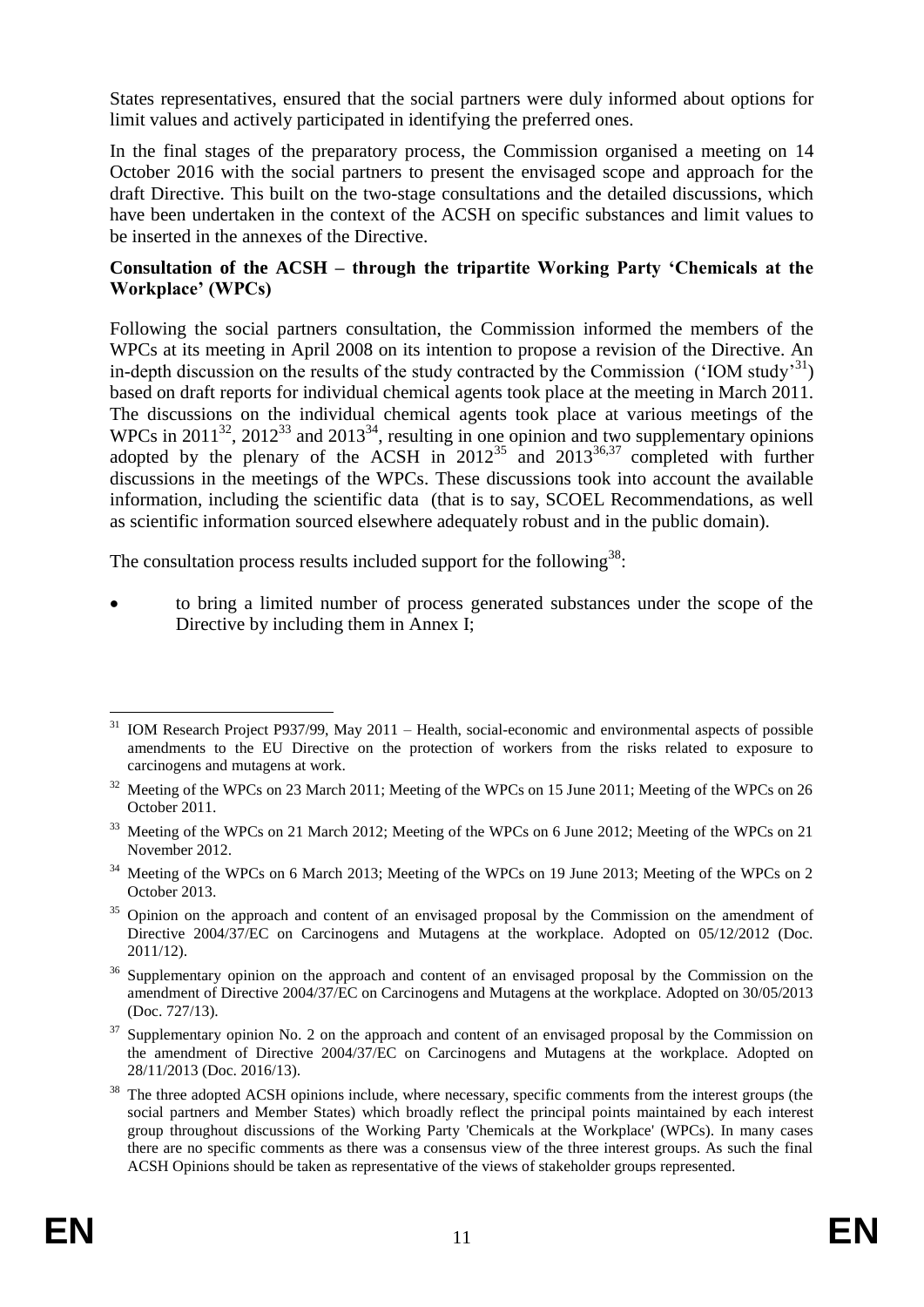to revise existing limit values in Annex III in the light of the most recent scientific data, and to add additional limit values for a limited number of substances in Annex III where available information, including scientific and technical data, supports this.

The limit values agreed upon by the ACSH were taken up in this proposal.

#### **Meetings with the industry and the workers' representatives**

From 2013 to 2015, a number of meetings took place between the Commission services and industry and workers representatives concerned about specific chemical agents subject to the initiative<sup>39</sup>. The main purpose of the meetings requested by industry was to obtain information on the process for amending the legislation in general and on the intention of the Commission with regard to the proposed value for particular chemical agents.

#### **• Collection and use of expertise**

In reviewing or setting new limit values under the Directive, a specific procedure is followed. It involves seeking scientific advice (e.g. SCOEL, National Scientific Committee) and consulting the ACSH. The Commission can also refer to scientific information sourced elsewhere as long as the data are adequately robust and are in the public domain (e.g. IARC monographs or conclusions from scientific committees setting national limit values).

SCOEL<sup>40</sup> evaluates the health effects of chemical agents on workers at work. The work of SCOEL directly supports EU regulatory activity in the field of occupational safety and health. It develops high quality comparative analytical knowledge and it ensures that Commission proposals, decisions and policy relating to the protection of workers' health and safety are based on sound scientific evidence. SCOEL assists the Commission, in particular, in evaluating the latest available scientific data and in proposing occupational exposure limits for the protection of workers from chemical risks, to be set at EU level pursuant to Council Directive 98/24/EC and the Directive.

For the purpose of this initiative, the Commission services have used the relevant chemical agent-related SCOEL recommendations where available (these are published on the internet<sup>41</sup>) as well as scientific information sourced elsewhere adequately robust and in the public domain. In that regard, for ethylene dibromide and epichlorohydrine, discussions in the ACSH took place on the basis in particular of the relevant SCOEL Recommendations and of conclusions from scientific committees setting national limit values.

Following the two stage consultation of the European social partners, the Commission's Directorate-General for Employment and Social Affairs published on 25 July 2008 an open call for tender. The aim was to carry out an assessment of the social, economic and environmental impacts of a number of policy options concerning the protection of workers' health from risks arising from possible exposure to carcinogenic chemical agents at the workplace. The resulting IOM study contained full reports on 25 carcinogenic chemical agents, including the 7 referred to in this proposal. The outcome of this study (summary report

<sup>1</sup>  $39$  See section 9.2.6 of the impact assessment. The Commission also participated in meetings organised annually by Directorate-General for Internal Market, Industry, Entrepreneurship and SMEs with the European Glass and Ceramic Industry.

<sup>40</sup> Commission Decision 2014/113/EU of 3 March 2014 on Setting up a Scientific Committee on Occupational Exposure Limits for Chemical Agents and repealing Decision 95/320/EC (OJ L 62, 04.03.2014, p. 18).

<sup>41</sup> [https://circabc.europa.eu.](https://circabc.europa.eu/)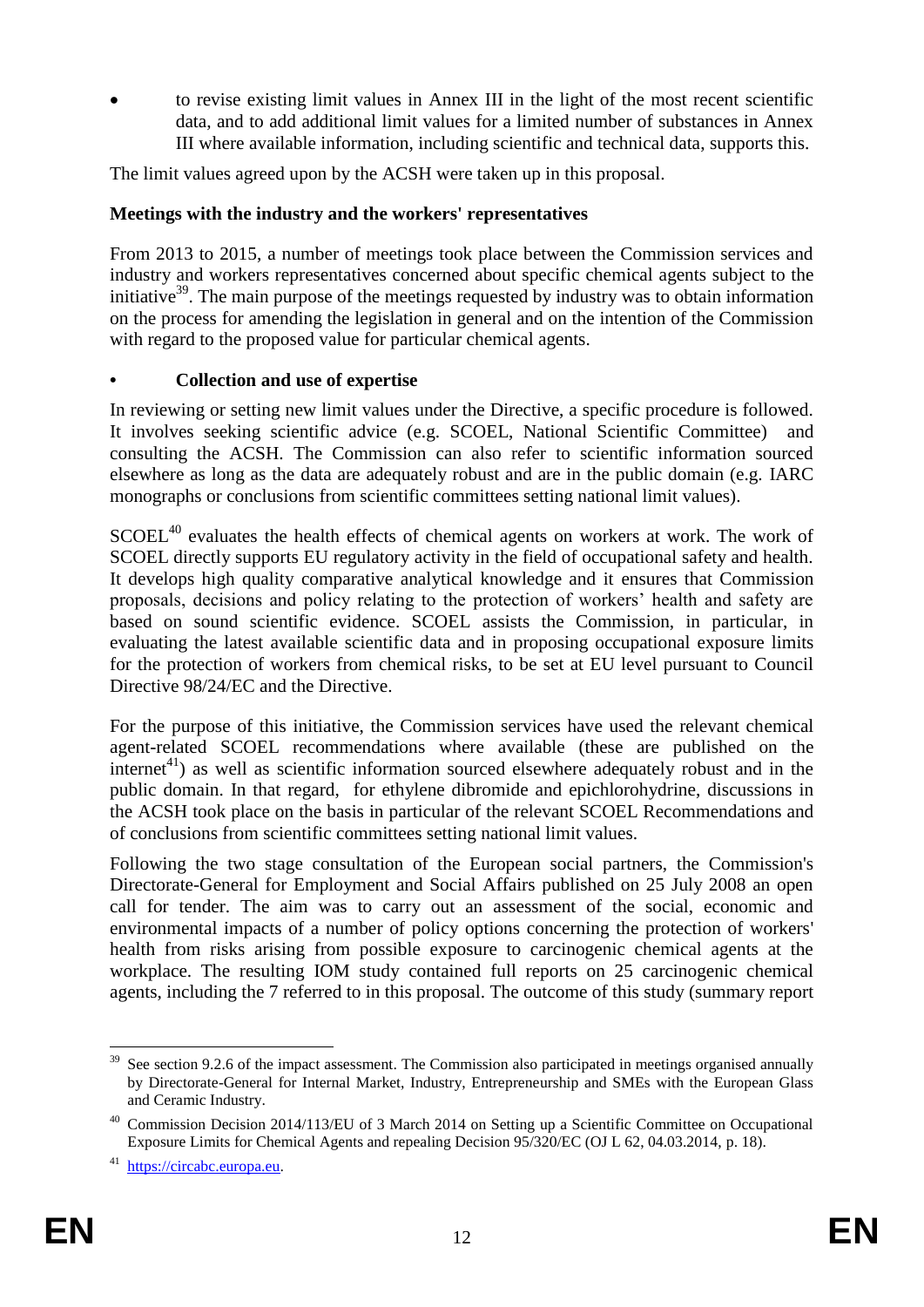and individual chemical agents' reports) provides the main basis for the impact assessment for this proposal $^{42}$ .

#### **• Impact assessment**

This proposal is supported by an impact assessment<sup>43</sup>.

The following options for different limit values and/or skin notations for each of the 7 carcinogens were examined:

- A baseline scenario of no further EU action for each chemical agent in this initiative (option 1).
- The adoption of the values agreed by the ACSH (option 2). As already indicated, for each of the 7 chemical agents, the scientific and technical data has been considered at the ACSH, resulting in their opinions of the ACSH on limit values and/or skin notations to be proposed.
- Where appropriate and depending on specific characteristics of the agents, flanking options to either propose a limit value which, compared with the ACSH value, is lower (theoretically more protective of worker health) or higher (theoretically less protective of worker health) were also examined as option 3 and/or 4 respectively, for some of the chemical agent. These flanking values were drawn from the IOM study, for which they were established by preference:
	- i) from the SCOEL recommendation where available;

ii) as values reflecting available data (for example taking account of existing limit values in the Member State ) or;

iii) on the basis of recommendations from the contractor (for example taking into account non-EU limit values). Where available data did not support setting a lower or higher limit value than the ACSH value, these options were discounted.

Other policy options, such as introducing a ban on the use of the chemical agents, selfregulation, market-based instruments, providing industry-specific information scientific information without amending the Directive, regulating under REACH, guidance and other implementation support for the Directive have also been considered. As regards the interface between REACH and the Directive, the General Court of the EU recently clarified in a case currently under appeal<sup>44</sup> the meaning of the first set of the conditions set out in Article 58(2)

- [Epichlorohydrine](http://ec.europa.eu/social/BlobServlet?docId=10177&langId=en)
- **[Ethylenedibromide](http://ec.europa.eu/social/BlobServlet?docId=10171&langId=en)**
- [Ethylene dichloride](http://ec.europa.eu/social/BlobServlet?docId=10170&langId=en)
- [Polycyclic aromatic hydrocarbons mixtures](http://ec.europa.eu/social/BlobServlet?docId=10182&langId=en)
- [Mineral oils as used engine oils](http://ec.europa.eu/social/BlobServlet?docId=10174&langId=en)

<sup>1</sup>  $42$  The following links are only provided for those chemical agents subject to the second amendment of the Directive:

[Executive summary report](http://www.google.be/url?sa=t&rct=j&q=&esrc=s&source=web&cd=7&cad=rja&uact=8&ved=0CDEQFjAGahUKEwir06S6zZfJAhWIPxQKHWlVDcM&url=http%3A%2F%2Fec.europa.eu%2Fsocial%2FBlobServlet%3FdocId%3D10150%26langId%3Den&usg=AFQjCNFAXE-e2VbB0l2Q45SFCy153SkZUw)

[Summary report](http://ec.europa.eu/social/BlobServlet?docId=10149&)

**[Trichloroethylene](http://ec.europa.eu/social/BlobServlet?docId=10156&langId=en)** 

[4,4'-Methylenedianiline](http://ec.europa.eu/social/BlobServlet?docId=10162&langId=en)

<sup>43</sup> **SWD** (2016) XXXX.

<sup>44</sup> On 25 September 2015 the General Court of the EU issued its Judgment on Case T-360/13, *Verein zur Wahrung von Einsatz und Nutzung von Chromtrioxid und anderen Chrom-VI-verbindungen in der*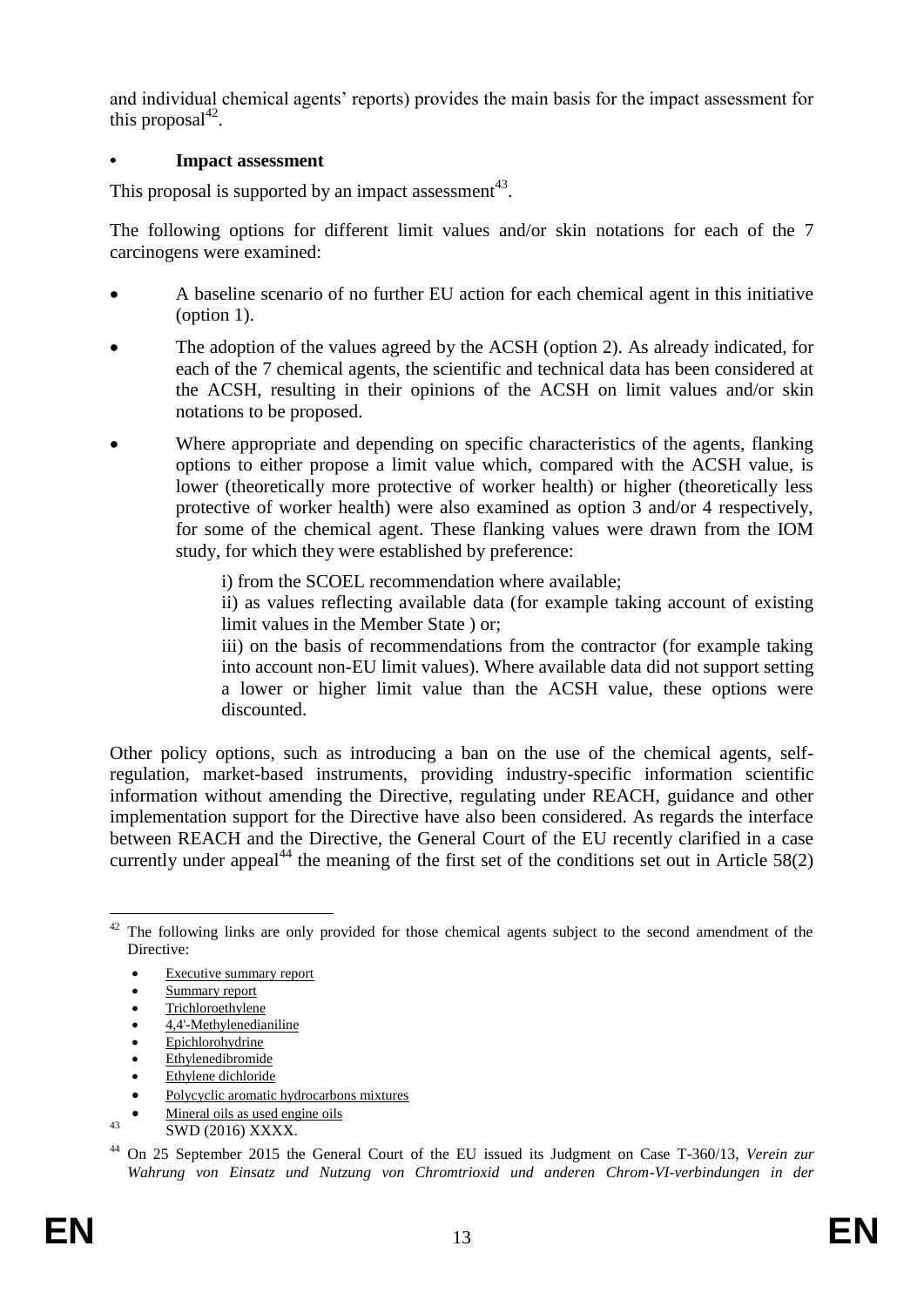of REACH for the granting of an exemption to uses or categories of uses from the authorisation requirement – i.e. *specific EU legislation imposing minimum requirements relating to the protection of human health or the environment for the use of the substance* - as applied to a number of EU Directives, including Directive 2004/37/EC. The General Court of the EU held that in so far as Directive 2004/37/EC does not refer to any substance other than benzene, vinyl chloride monomer or hardwood dusts, for which it lays down maximum values for occupational exposure, it cannot be considered either 'specific' or to impose 'minimum requirements', within the meaning of Article 58(2) of REACH.

Furthermore, the concerned Commission services are collaborating with stakeholders in their relevant policy and technical fields with regard to the relationship between REACH and occupational health and safety chemicals directives and will develop guidance on this. The Commission services, Member States, and the social partners have all expressed their view that occupational health and safety directives are the appropriate EU legislative framework to establish minimum requirements in the form of occupational exposure limit values for the protection of workers.

An analysis of economic, social and environmental impacts of the different policy options for each chemical agent was carried out<sup>45</sup>. The analysis was carried out on the basis of the IOM Study evaluation of the health, socio-economic and environmental aspects of the proposed amendments to the Directive. The comparison of the policy options and the choice of the preferred option were carried out on the basis of the following criteria: the scientific information (in particular SCOEL recommendations), effectiveness, efficiency and coherence. Cost and benefits were calculated over a 60-year period, in line with the future cancer burden estimated over the same period, to take proper account of the cancer latency period.

For some carcinogens (e.g. trichloroethylene; mineral oils that have been used in internal combustion engines and in engines in portable machinery) a clear preferred value emerged. For others (e.g. epichlorohydrine and ethylene dibromide) identified costs/benefits of the baseline (no action) and setting an EU limit value were closely matched<sup>46</sup>.

The measures agreed by the ACSH were retained as a policy choice in respect of all the chemical agents in this proposal.

**As regards the impact on workers**, this proposal should result in benefits in terms of preventing workers from getting avoidable work-related cancer, and thus preventing unnecessary suffering and illness. In addition, important health benefits are expected in relation to trichloroethylene and mineral oils used in internal combustion engines and in engines in portable machinery. In the case of those two agents the retained option would also result, until 2069, in:

 Used engine oils: 880 saved lives, 90,000 less cancer cases and a monetised health benefit of  $\epsilon$ 0.3-1.6 bn related to avoidance of health costs.

 $\overline{a}$ 

*Oberflächentechnik eV (VECCO) v European Commission*. The case is currently under appeal, Case C-651/15 P.

<sup>&</sup>lt;sup>45</sup> See section 5 of the impact assessment for a detailed analysis of the impacts of the different policy options and the manner in which they compare.

See section 5.9 of the impact assessment, summarizing the retained options on the basis of several criteria: stakeholder acceptance; size of the problem; legal clarity; health benefit and limited costs for business.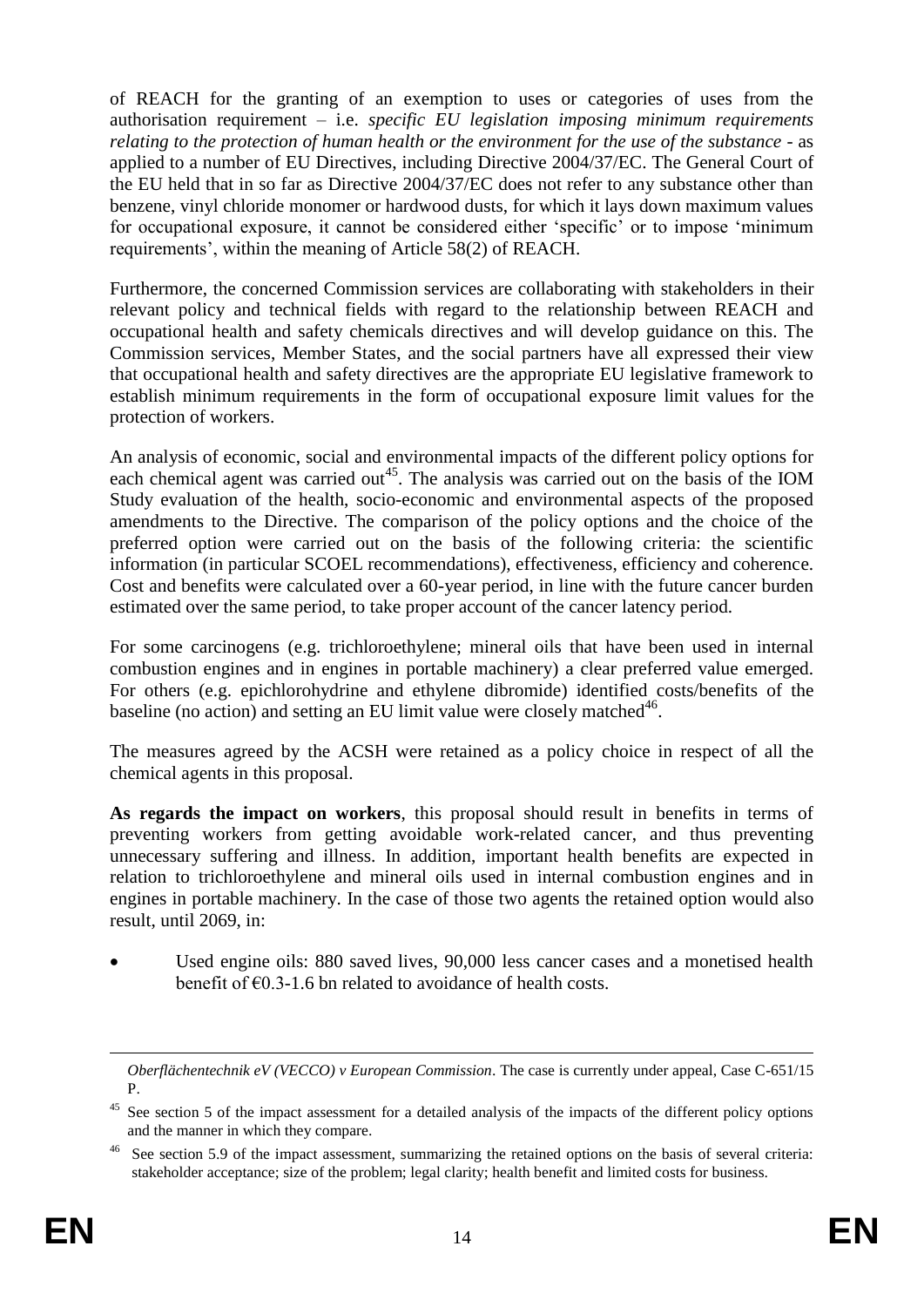Trichloroethylene: 390 saved lives and a monetised health benefit of  $\epsilon$ 118-430m related to avoidance of health costs.

The introduction of the preferred option would therefore reduce cancer and decrease the economic burden derived by workers' exposure to hazardous substances.

**As regards the impact on employers**, it is important, from an economic point of view, to distinguish between costs that do or do not create incentives for improvements in health and safety. The advantages for businesses of introducing EU wide limit values is that the proposal will help firms addressing costs that would, otherwise, negatively affect their business prospects in the long-term in the case of non-compliance.

For the majority of carcinogens, impacts are expected to be minimal as only small adjustments will need to be done in specific cases to ensure full compliance. The retained option will not impose any additional information obligations and will not lead to an increase in administrative burdens on enterprises.

**As regards the impact on Member States/national authorities**, given the substantial economic costs imposed on workers due to their exposure to hazardous substances, this proposal would also contribute to mitigating financial losses sustained by Member State's social security systems. From an economic point of view, the coverage and adequacy of EUwide limit values is the single most important determinant of who bears the cost burden of occupational ill health.

Administrative and enforcement costs will differ according to the present status of each chemical agent in each Member State, but should not be significant. Furthermore, establishment of limit values at EU level eliminates the need for national authorities to independently evaluate each carcinogen thereby removing an inefficiency of repetition of identical tasks.

Based on the experience gathered from the work of the Senior Labour Inspectors Committee (SLIC) and having regard to the way enforcement activities are organised in different Member States it is unlikely that the introduction of new limit values in the Directive would have any impact on the overall costs of inspection visits. Those are mostly planned independently of the proposal, mainly based on complaints filed during a given year and according to the inspection strategies defined by a given authority. It should also be added that the existence of a limit value, by bringing clarity regarding the acceptable levels of exposure, facilitates the work of inspectors by providing a helpful tool for compliance checks.

Additional administrative costs might be incurred by authorities as regards the necessity to provide information and training on the revision to staff, as well as to revise compliance checklists. However, these costs are minor in comparison with the overall costs of functioning incurred by the national enforcement authorities.

From the comparison of the options and the analysis of costs and benefits, it can be concluded that the proposal achieves the objectives set at overall reasonable costs and that the proposal is appropriate.

The proposal does not have significant environmental impacts.

## **• Regulatory fitness and simplification**

*Impact on SMEs*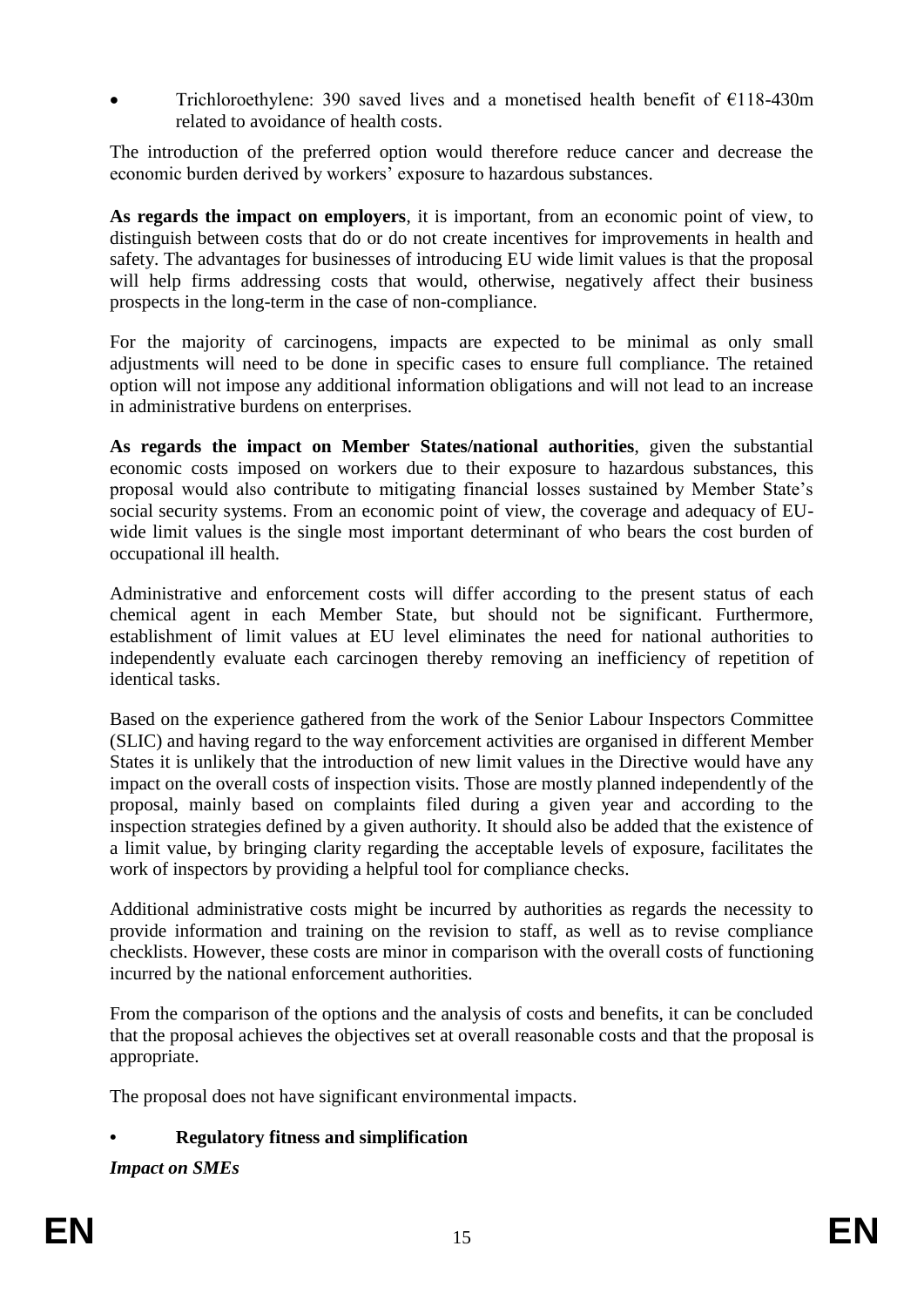This proposal does not contain lighter regimes for micro-enterprises or for SMEs. The reason is that under the Directive, SMEs are not exonerated from the obligation to eliminate or reduce to a minimum the risks arising from occupational exposure to carcinogens or mutagens.

For many of the carcinogens covered in this initiative, limit values already exist at national level, even if the level as such differs between Member States. Establishing the limit values provided for in this proposal should have no impact on those SMEs situated/located in those Member States where the national limit values are either equal to or lower than the proposed values. However, due to differences in limit values at national level, there will be in some cases, depending on industry practice, an economic impact in those Member States (and economic operators established therein) that currently have higher occupational exposure limits established for the carcinogens that are the subject of the proposal.

For the majority of carcinogens, the impact on operating costs for business (including SMEs) will be minimal as only small adjustments will be needed to ensure full compliance. Also this proposal will not impose any additional information obligations or lead to an increase in administrative burdens on firms and it is not likely to generate any significant environmental costs.

The most significant costs foreseen in the IOM study associated with the considered carcinogens relate to investment in closed systems for use of trichloroethylene. SMEs are most vulnerable to the capital cost required in moving to a closed system and may opt to close down or switch to an alternative substance or process (if technically feasible to do so). However, according to existing EU legislation (Article 5 (2) of Directive 2004/37/EC, REACH and the Solvent Emissions Directive) and to the voluntary charter promulgated by the European Chlorinated Solvent Association (ECSA), investment in closed systems is expected to occur already under the baseline in some sectors.

# *Impact on EU competitiveness or international trade*

Risk prevention and the promotion of safer and healthier conditions in the workplace are key, not just to improving job quality and working conditions, but also to promoting competitiveness. Keeping workers healthy has a direct and measurable positive impact on productivity, and contributes to improving the sustainability of social security systems. Implementing the provisions of this proposal would have a positive impact on competition within the single market. Competitive differences between firms located in Member States with different national limit values may be reduced through the establishment of clear specific minimum requirements for worker protection in the form of EU-wide limit values for those agents.

It should not have a significant impact on the external competitiveness of EU firms as while non-EU countries have established a wide range of exposure values<sup>47</sup>, the retained limit values are not in contrast with international practice.

## **• Fundamental rights**

The objectives of the proposal are consistent with the fundamental rights as set out in the EU Charter of Fundamental Rights, in particular Article 2 (Right to life) and Article 31 (Right to fair and just working conditions which respect his/her health, safety and dignity).

1

 $47$  See Table 3 in annex 7 in the impact assessment.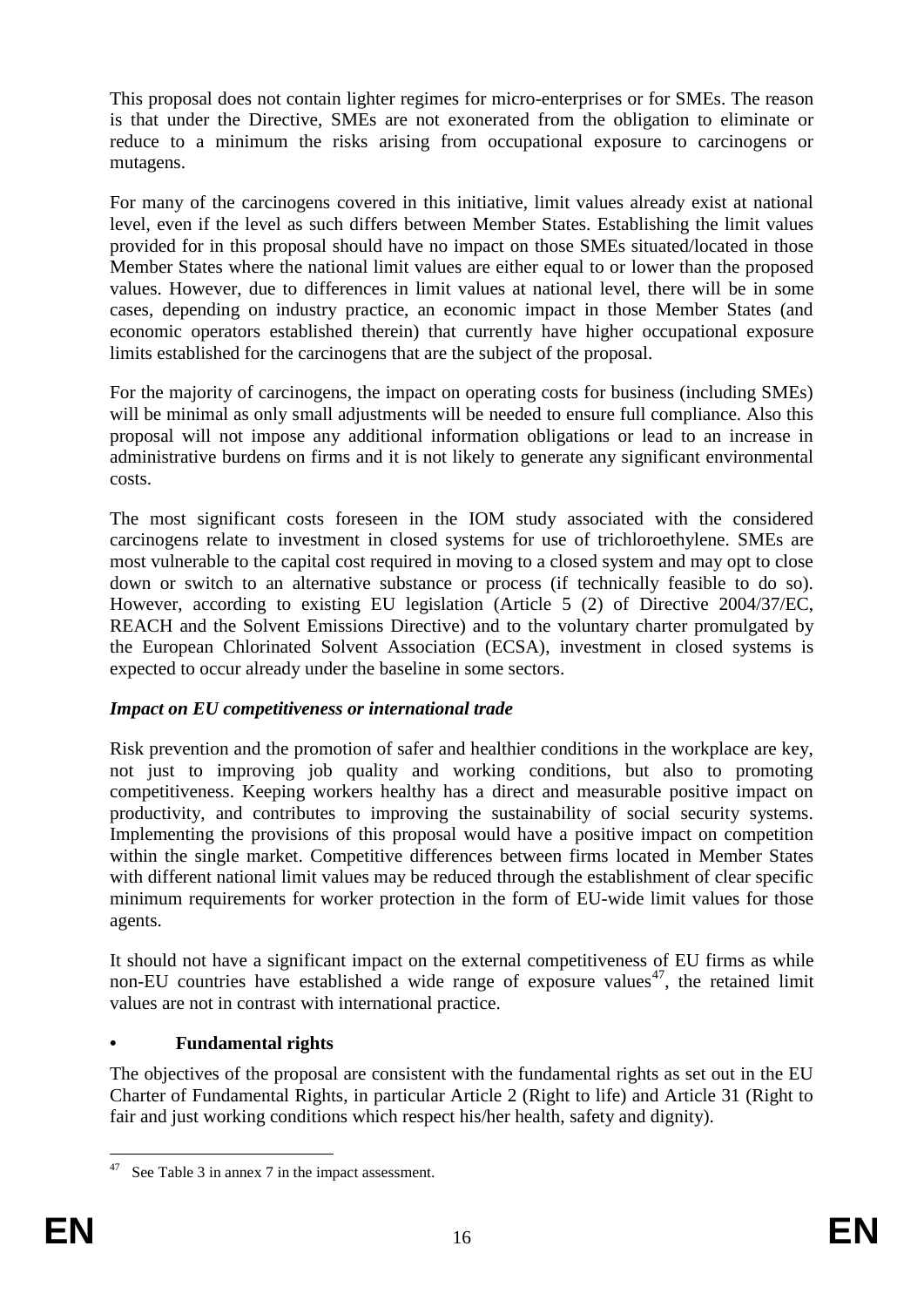# **4. BUDGETARY IMPLICATIONS**

The proposal does not require additional budget and staff resources for the EU budget or bodies set up by the EU.

# **5. OTHER ELEMENTS**

# **• Implementation plans and monitoring, evaluation and reporting arrangements**

The monitoring of the number of occupational diseases and related occupational cancer cases using the available data sources is foreseen $48$ , as well as the monitoring of costs related to occupational cancer for economic operators (e.g. loss of productivity) and social security systems.

A compliance assessment will be carried out for the transposition. Given the data challenges explained earlier, it is suggested to made use of the next ex-post evaluation exercise (2012- 2017) to define the baseline values (benchmark) that will allow assessing the effectiveness of the revision of the Directive. Evaluation of the practical implementation of the proposed amendments could possibly be based on the following period (2017-2022). This reflects the fact that due to the long latency periods to develop cancer (10 to 50 years), it will not be possible to measure the real impact of the revision before 15-20 years.

## **• Explanatory documents (for directives)**

Member States must send the Commission the text of national provisions transposing the Directive and a correlation table between those provisions and the Directive. Unambiguous information on the transposition of the new provisions is needed to ensure compliance with the minimum requirements established by the proposal. The estimated additional administrative burden of providing explanatory documents is not disproportionate (it is oneoff and should not require many organisations to be involved). The explanatory documents can be drafted more efficiently by the Member States.

In view of the above, it is suggested that Member States undertake to notify the Commission of their transposition measures by providing one or more documents explaining the relationship between the components of the Directive and the corresponding parts of national transposition instruments.

# **• Detailed explanation of the specific provisions of the proposal**

## *Article 1(1)*

Article 1(1) states that the Directive is amended through the addition in Annex I of a new point to include "work involving exposure to mineral oils that have been used in internal combustion engines, including automobile and motorcycle engines, diesel rail engines, marine engines, aeroengines, and in engines in portable machinery, such as chain saws and lawn mowers".

<sup>&</sup>lt;u>.</u>  $48$  These include data that could be collected by Eurostat on occupational diseases if the results of the on-going feasibility study are positive, as well as on other work-related health problems and illnesses in accordance with Regulation (EC) No 1338/2008, data submitted by Member States in the national reports on the implementation of EU occupational health and safety *acquis*, submitted in accordance with Article 17(a) of Directive 89/391/EEC and data notified by employers to the competent national authorities on cases of cancer identified in accordance with national law and/or practice as resulting from occupational exposure to a carcinogen or mutagen in accordance with Article 14(8) of Directive 2004/37/EC, and which may be accessed by the Commission in accordance with Article 18 of Directive 2004/37/EC.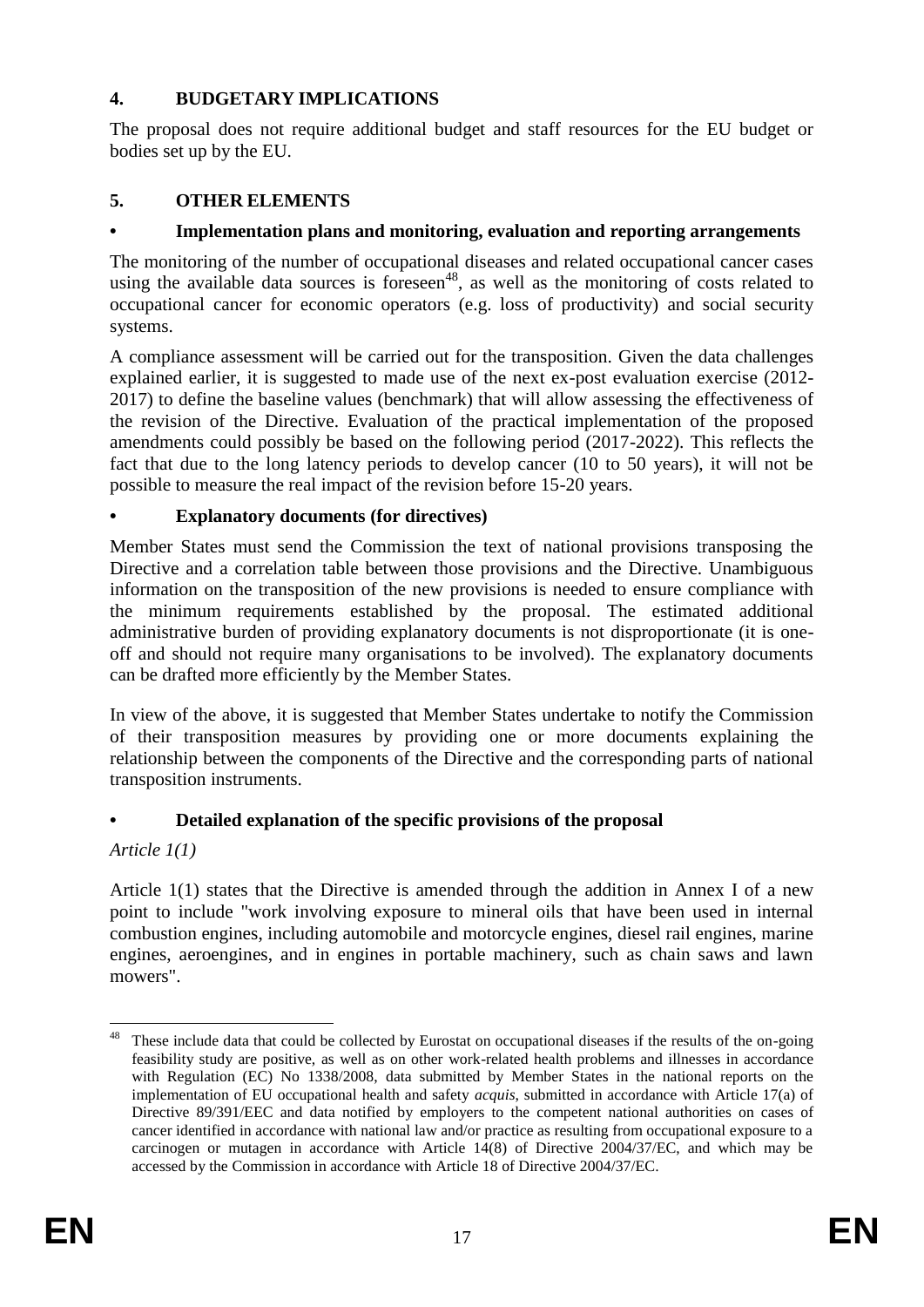The new entry is based on the definition of "mineral oils as used engine oils" given in the Opinion of the Scientific Committee on Occupational Exposure Limits ('SCOEL') No. 405 on Mineral Oils as Used Engine Oils, adopted on 9 June 2016. Mineral oils as used engine oils are also known as used motor oils or used crankcase oils and they consist of blends of hydrocarbons (including paraffins, naphthenics, and complex/alkylated polyaromatics and lubricating additives).

## *Articles 2 to 4*

Articles 2 to 4 contain the usual provisions on transposition into the Member States' national law. In particular, Article 3 refers to the date of entry into force of the Directive.

#### *Annex*

The term 'limit value' used in the Annex is defined in Article  $2(c)$  of the Directive. Limit values address the inhalation route of exposure, describing a maximum airborne concentration level for a given chemical agent above which workers should not be exposed, on average, during a defined time period.

The entry concerning "polycyclic aromatic hydrocarbons mixtures containing benzo[*a*]pyrene which are carcinogens within the meaning of the Directive" is based on the final draft Recommendation from SCOEL No. 404 which addresses mixtures of polycyclic aromatic hydrocarbons containing benzo[*a*]pyrene as indicator compound due to the high potency of benzo[a]pyrene. There exists more than 100 single polycyclic aromatic hydrocarbons identified, and benzo $[a]$ pyrene is one of them, but only a minor fraction of all polycyclic aromatic hydrocarbons (PAHs) has been studied toxicologically<sup>49</sup>. Benzo[a]pyrene as well as seven other polycyclic aromatic hydrocarbons subject to REACH restrictions<sup>50</sup> are classified as carcinogens, category 1B in Regulation (EC) No 1272/2008 (CLP), and are therefore under the scope of the Directive 2004/37/EC. In accordance with the CLP rules on classification of mixtures, polycyclic aromatic hydrocarbons mixtures meet the criteria for classification as carcinogenic category 1A or 1B, and therefore are carcinogens as defined in Directive 2004/37/EC, in the case where at least one ingredient meets the criteria for classification as a category 1A or 1B carcinogen and is present at or above the appropriate generic or specific concentration limits, as set forth in the CLP. It it therefore not necessary to include a dedicated entry in Annex I to the Directive for these mixtures.

As regards the relationship between the proposed entry concerning "*polycyclic aromatic hydrocarbons mixtures containing benzo[a]pyrene which are carcinogens within the meaning of the Directive*" in Part B of Annex III to the Directive, and the current entry 2 in Annex I to the Directive concerning "*work involving exposure to polycyclic aromatic hydrocarbons present in coal soot, coal tar or coal pitch*", it must first be stated that by contrast to the latter entry, which concerns single polycyclic aromatic hydrocarbons present in certain by-products of coal<sup>51</sup>, the proposed entry in Annex III concerns all polycyclic aromatic hydrocarbons mixtures which contain benzo $[a]$ pyrene. It follows that the proposed entry in Part B of Annex III to the Directive covers the polycyclic aromatic hydrocarbons (PAHs) mixtures present in

<sup>49</sup> <sup>49</sup> See final draft Recommendation SCOEL/REC/404.<br> $^{50}$  Entry 50 of Anney XVII to REACH Requision

<sup>50</sup> Entry 50 of Annex XVII to REACH Regulation contain next to benzo[*a*]pyrene the following PAHs: benzo[e]pyrene (CAS No 192-97-2), benz[a]anthracene (CAS No 56-55-3), chrysene (CAS No 218-01-9), benzo[b]fluoranthene (CAS No 205-99-2), benzo[j]fluoranthene (CAS No 205-82-3), benzo[k]fluoranthene (CAS No 207-08-9), and dibenzo[a,h]anthracene (CAS No 53-70-3).

See COM (95) 425 final.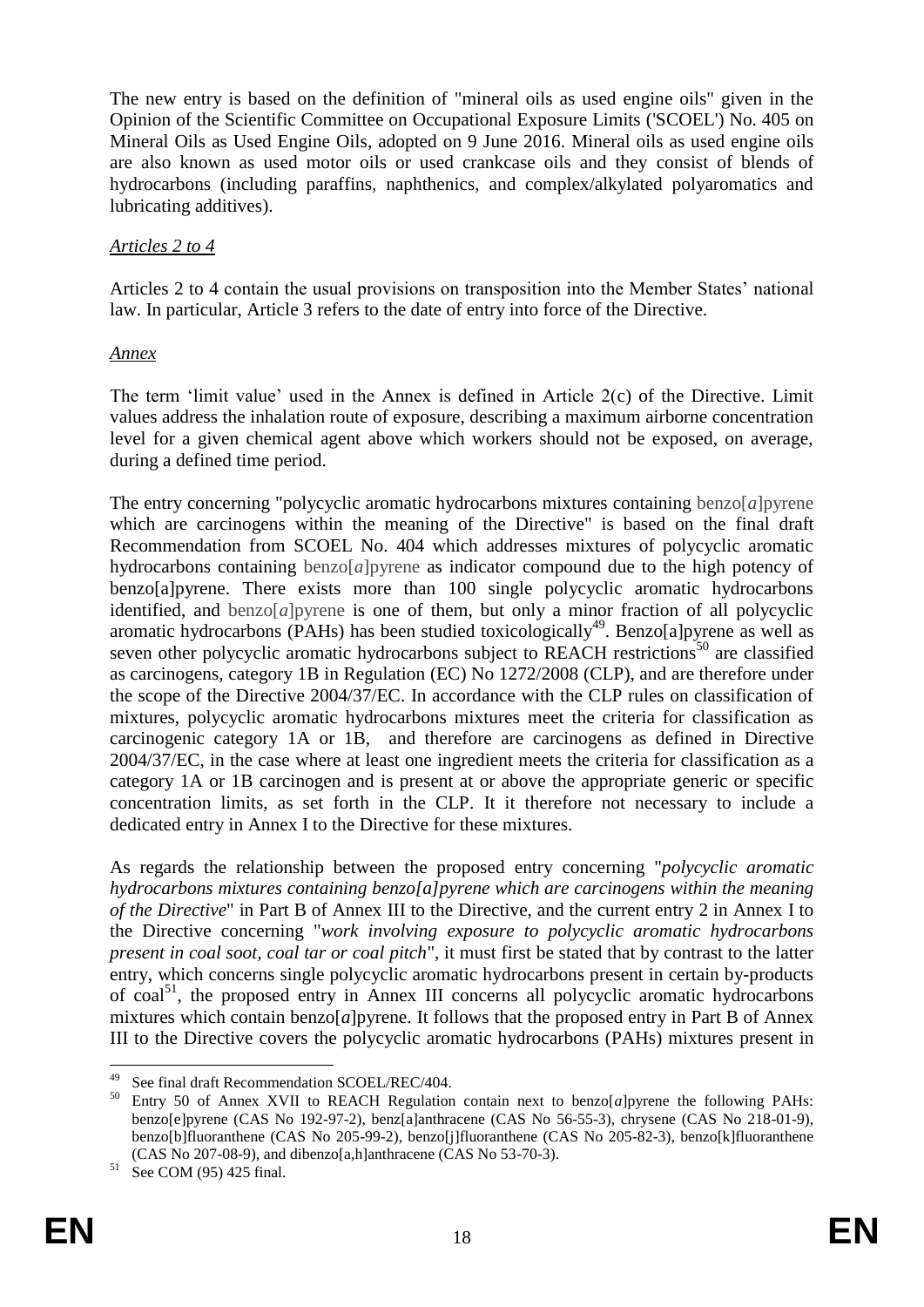coal soot, coal tar or coal pitch containing benzo[*a*]pyrene which are carcinogens within the meaning of the Directive and that the skin notation associated with the proposed entry applies also to PAHs mixtures present in coal soot, coal tar or coal pitch containing benzo[*a*]pyrene which are carcinogens within the meaning of the Directive.

A 'skin notation' is assigned for each chemical agent where the SCOEL has assessed that dermal absorption could contribute substantially to the total body burden and consequently to concerns regarding possible health effects. A skin notation identifies the possibility of significant uptake through the skin. Employers have the obligation to take into account such notations when performing risk assessment and when implementing preventive and protective measures for a particular carcinogen or mutagen in accordance with the Directive.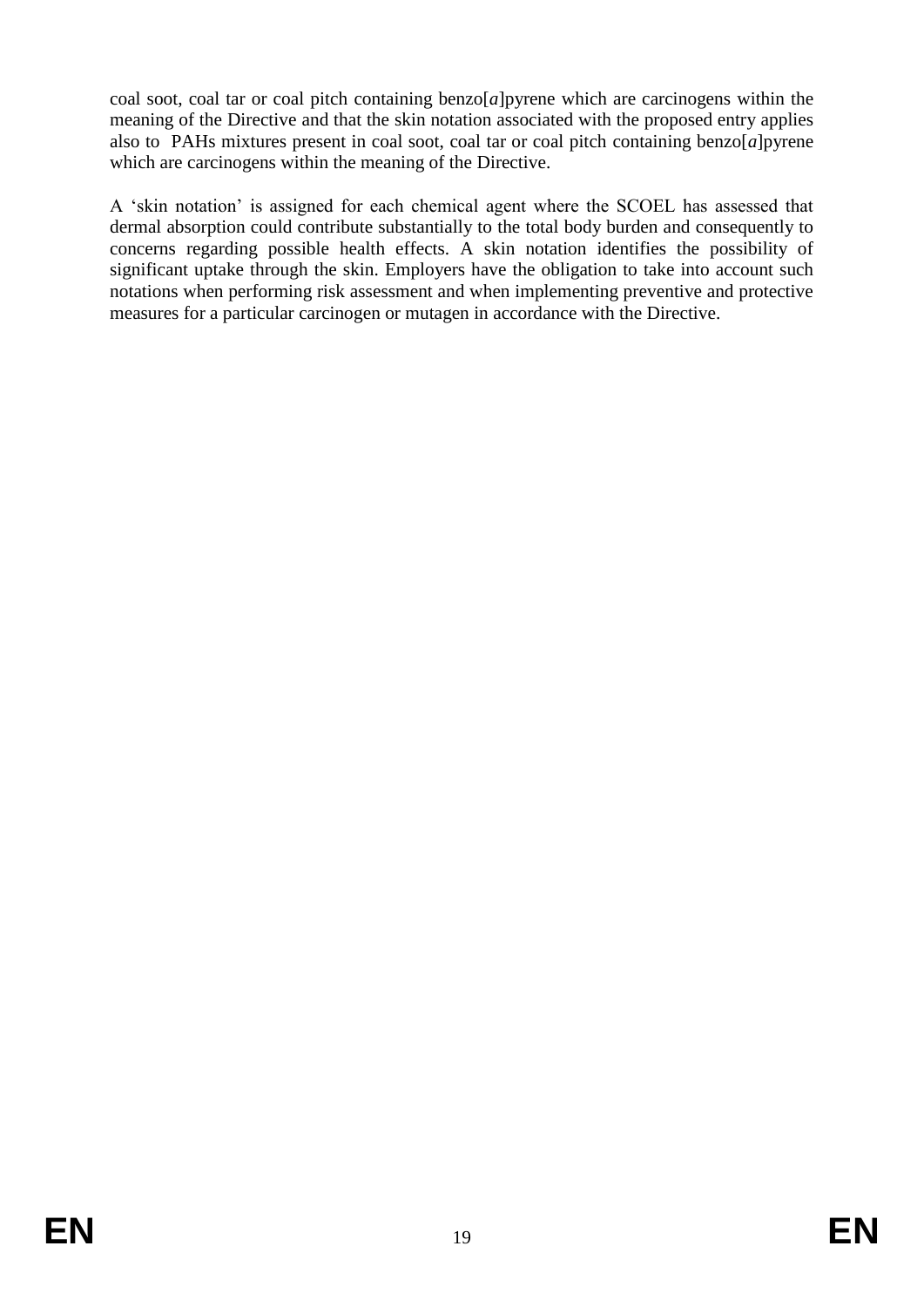2017/0004 (COD)

## Proposal for a

# **DIRECTIVE OF THE EUROPEAN PARLIAMENT AND OF THE COUNCIL**

#### **amending Directive 2004/37/EC on the protection of workers from the risks related to exposure to carcinogens or mutagens at work**

## (Text with EEA relevance)

## THE EUROPEAN PARLIAMENT AND THE COUNCIL OF THE EUROPEAN UNION,

Having regard to the Treaty on the Functioning of the European Union, and in particular Article 153(2) thereof,

Having regard to Directive 2004/37/EC of the European Parliament and of the Council of 29 April 2004 on the protection of workers from the risks related to exposure to carcinogens or mutagens at work (sixth individual Directive within the meaning of Article 16(1) of Council Directive 89/391/EEC), and in particular Article 17(1) thereof<sup>52</sup>,

Having regard to the proposal from the European Commission,

After transmission of the draft legislative act to the national parliaments,

Having regard to the opinion of the European Economic and Social Committee<sup>53</sup>,

Having regard to the opinion of the Committee of the Regions<sup>54</sup>,

Acting in accordance with the ordinary legislative procedure,

Whereas:

- (1) Directive 2004/37/EC aims to protect workers against risks to their health and safety from exposure to carcinogens or mutagens at the workplace and lays down minimum requirements to that effect including limit values, on the basis of the available scientific and technical data.
- (2) For some carcinogens and mutagens it is necessary to consider other absorption pathways, including the possibility of penetration through the skin, in order to ensure the best possible level of protection.
- (3) The Scientific Committee on Occupational Exposure Limits ('the Committee')<sup>55</sup> assists the Commission, in particular, in evaluating the latest available scientific data and in proposing occupational exposure limit values for the protection of workers from chemical risks, to be set at Union level pursuant to Council Directive 98/24/EC <sup>56</sup> and

<sup>&</sup>lt;u>.</u> <sup>52</sup> OJ L 158, 30.4.2004, p. 50.

 $53$  OJ C, , p.

 $54$  OJ C, , p.

<sup>55</sup> Commission Decision 2014/113/EU of 3 March 2014 on setting up a Scientific Committee on Occupational Exposure Limits for Chemical Agents and repealing Decision 95/320/EC (OJ L 62, 4.3.2014, p. 18).

<sup>&</sup>lt;sup>56</sup> Council Directive 98/24/EC of 7 April 1998 on the protection of the health and safety of workers from the risks related to chemical agents at work (fourteenth individual Directive within the meaning of Article 16(1) of Directive 89/391/EEC) (OJ L 131, 05.05.1998, p. 11).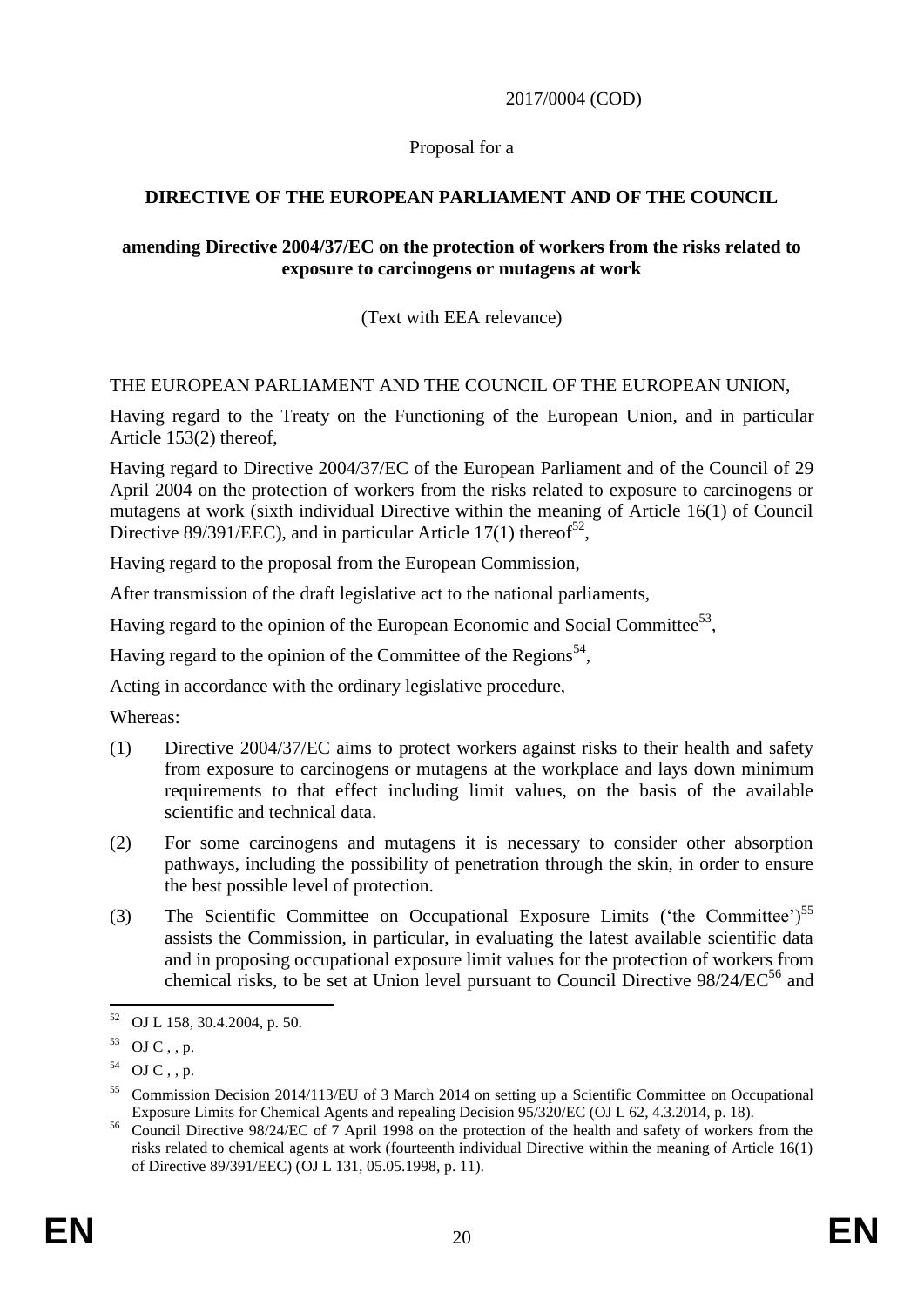Directive 2004/37/EC. Other sources of scientific information, adequately robust and in the public domain were also considered.

- (4) In accordance with the recommendations of the Committee, where available, skin notations and/or limit values for the inhalation route of exposure are established in relation to a reference period of eight-hours time-weighted average (long-term exposure limit values) and, for certain carcinogens or mutagens, to shorter reference periods, in general fifteen minutes time-weighted average (short-term exposure limit values), to take account of the effects arising from short-term exposure.
- (5) There is sufficient evidence of the carcinogenicity of mineral oils that have been used in internal combustion engines and in engines in portable machinery. These used engine oils are process-generated and therefore they are not subject to classification in accordance with Regulation (EC) No 1272/2008 of the European Parliament and of the Council<sup>57</sup>. The Committee identified the possibility of significant uptake through the skin for these oils, assessed that occupational exposure to used engine oils occurs through the dermal route and strongly recommended the establishment of a skin notation. It is therefore appropriate to include work involving exposure to mineral oils that have been used in internal combustion engines and in engines in portable machinery in Annex I to Directive 2004/37/EC and to set out a skin notation in Part B of Annex III to Directive 2004/37/EC indicating the possibility of significant dermal uptake.
- (6) Certain polycyclic aromatic hydrocarbons (PAHs) mixtures containing benzo[*a*]pyrene meet the criteria for classification as carcinogenic (category 1A or 1B) in accordance with Regulation (EC) No 1272/2008 and therefore are carcinogens as defined in Directive 2004/37/EC. The Committee identified the possibility of significant uptake through the skin for these mixtures. It is therefore appropriate to set out a skin notation in Part B of Annex III to Directive 2004/37/EC indicating the possibility of significant dermal uptake.
- (7) Trichloroethylene meets the criteria for classification as carcinogenic (category 1B) in accordance with Regulation (EC) No 1272/2008 and therefore is a carcinogen as defined in Directive 2004/37/EC. It is possible, on the basis of available information, including scientific and technical data, to set limit values for trichloroethylene in relation to a reference period of eight hours (long-term limit value) and to a shorter reference period (15 minutes). The Committee identified for this carcinogen the possibility of significant uptake through the skin. It is therefore appropriate to establish long- and short-term exposure limit values for trichloroethylene in Part A of Annex III and to set out a skin notation in Part B of Annex III to Directive 2004/37/EC indicating the possibility of significant dermal uptake.
- (8) 4,4'-Methylenedianiline (MDA) meets the criteria for classification as carcinogenic (category 1B) in accordance with Regulation (EC) No 1272/2008 and therefore is a carcinogen as defined in Directive 2004/37/EC. It is possible, on the basis of available information, including scientific and technical data, to set a limit value for 4,4'- Methylenedianiline. The Committee identified for this carcinogen the possibility of significant uptake through the skin. It is therefore appropriate to establish a limit value in Part A of Annex III for 4,4'-Methylenedianiline and to set out a skin notation in Part

<sup>1</sup> <sup>57</sup> Regulation (EC) No 1272/2008 of the European Parliament and of the Council of 16 December 2008 on classification, labelling and packaging of substances and mixtures (OJ L 353, 31.12.2008, p. 1).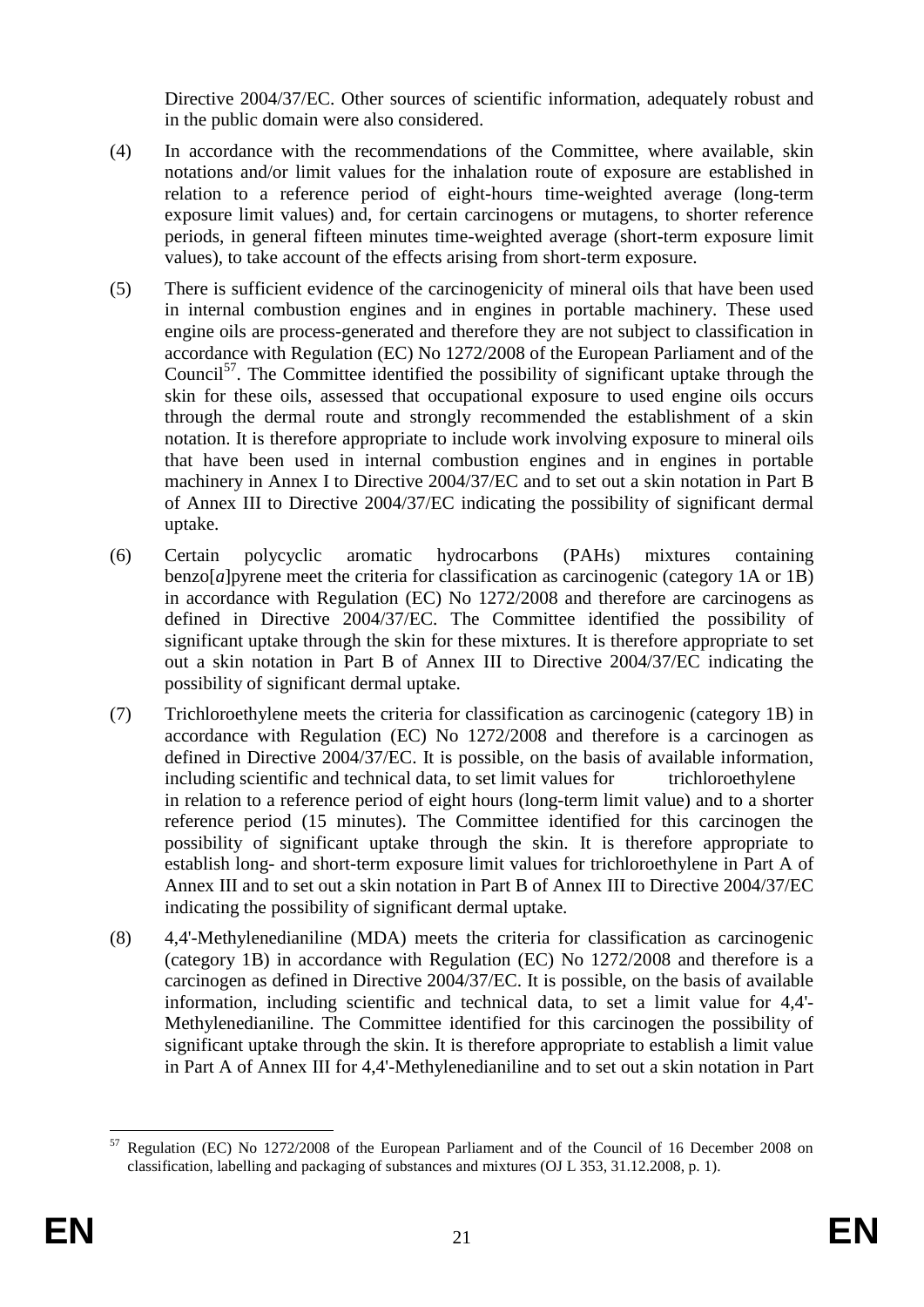B of Annex III to Directive 2004/37/EC indicating the possibility of significant dermal uptake.

- (9) Epichlorohydrine (1-chloro-2,3-epoxypropane) meets the criteria for classification as carcinogenic (category 1B) in accordance with Regulation (EC) No 1272/2008 and therefore is a carcinogen as defined in Directive 2004/37/EC. The Committee concluded that that is not possible to derive a health-based exposure limit value for this non-threshold carcinogen and has recommended avoiding occupational exposure. The Committee identified for epichlorohydrine the possibility of significant uptake through the skin. The Advisory Committee on Safety and Health at Work ('ACSH') has agreed on a practical limit value, on the basis of the available information, including scientific and technical data. It is therefore appropriate to establish a limit value for epichlorohydrine in Part A of Annex III and to set out a skin notation in Part B of Annex III to Directive 2004/37/EC indicating the possibility of significant dermal uptake.
- (10) Ethylene dibromide (1,2-dibromoethane, EDB) meets the criteria for classification as carcinogenic (category 1B) in accordance with Regulation (EC) No 1272/2008 and therefore is a carcinogen as defined in Directive 2004/37/EC. The Committee concluded that that is not possible to derive a health-based exposure limit value for this non-threshold carcinogen and has recommended avoiding occupational exposure. The Committee identified for ethylene dibromide the possibility of significant uptake through the skin. The Advisory Committee on Safety and Health at Work ('ACSH') has agreed on a practical limit value, on the basis of the available information, including scientific and technical data. It is therefore appropriate to establish a limit value for ethylene dibromide in Part A of Annex III and to set out a skin notation in Part B of Annex III to Directive 2004/37/EC indicating the possibility of significant dermal uptake.
- (11) Ethylene dichloride (1,2-dichloroethane, EDC) meets the criteria for classification as carcinogenic (category 1B) in accordance with Regulation (EC) No 1272/2008 and therefore is a carcinogen as defined in Directive 2004/37/EC. It is possible, on the basis of the available information, including scientific and technical data, to set a limit value for ethylene dichloride. The Committee identified for ethylene dichloride the possibility of significant uptake through the skin. It is therefore appropriate to establish a limit value for ethylene dichloride in Part A of Annex III and to set out a skin notation in Part B of Annex III to Directive 2004/37/EC indicating the possibility of significant dermal uptake.
- (12) In order to ensure internal coherence, it is appropriate to transfer the column "Notation" set out in Part A of Annex III to Directive 2004/37/EC and the notations set out in that column to Part B of Annex III to Directive 2004/37/EC.
- (13) The Commission consulted the Advisory Committee on Safety and Health at Work, set up by Council Decision of 22 July 2003. It also carried out a two-stage consultation of the European social partners in accordance with Article 154 of the TFEU.
- (14) This Directive respects the fundamental rights and principles enshrined in the Charter of Fundamental Rights of the European Union, in particular in Article 31(1) thereof.
- (15) The limit values established in this Directive will be kept under review in the light of the implementation of Regulation (EC) No 1907/2006 of the European Parliament and of the Council of 18 December 2006 concerning the Registration, Evaluation, Authorisation and Restriction of Chemicals (REACH), establishing a European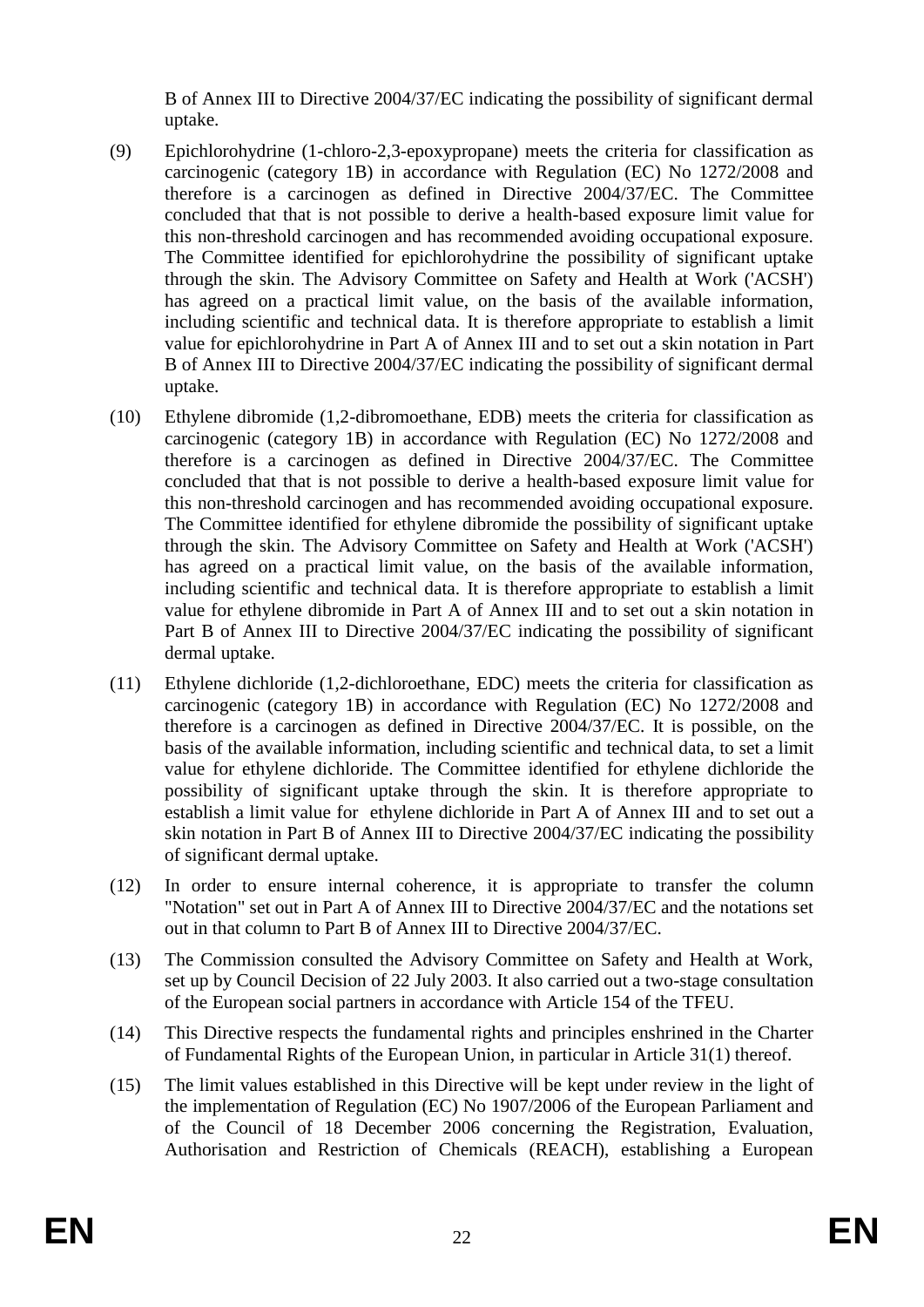Chemicals Agency, amending Directive 1999/45/EC and repealing Council Regulation (EEC) No 793/93 and Commission Regulation (EC) No 1488/94 as well as Council Directive 76/769/EEC and Commission Directives 91/155/EEC, 93/67/EEC, 93/105/EC and 2000/21/EC<sup>58</sup> and of the opinions of the ECHA Risk Assessment Committee (RAC), in particular to take account of the interaction between limit values established in Directive 2004/37/EC and dose-response relations, actual exposure information, and, where available, DNELs (Derived No Effect Levels) derived for hazardous chemicals in accordance with that Regulation.

- (16) Since the objectives of this Directive, which are to improve living and working conditions and to protect the health of workers from the specific risks arising from exposure to carcinogens, cannot be sufficiently achieved by the Member States, but can be better achieved at Union level, the Union may adopt measures, in accordance with the principle of subsidiarity as set out in Article 5(3) of the Treaty on European Union. In accordance with the principle of proportionality, as set out in Article 5(4) of the TEU, this Directive does not go beyond what is necessary in order to achieve those objectives.
- (17) Given that this Directive concerns the workers' health at their workplace, the deadline for transposition should be two years.
- (18) Directive 2004/37/EC should therefore be amended accordingly.
- (19) In accordance with the Joint Political Declaration of 28 September 2011 of Member States and the Commission on explanatory documents<sup>59</sup>, Member States have undertaken to accompany, in justified cases, the notification of their transposition measures with one or more documents explaining the relationship between the components of a directive and the corresponding parts of national transposition instruments. With regard to this Directive, the legislator considers the transmission of such documents to be justified,

HAVE ADOPTED THIS DIRECTIVE:

#### *Article 1*

Directive 2004/37/EC is amended as follows:

(1). In Annex I the following point is added:

'Work involving exposure to mineral oils that have been used in internal combustion engines, including automobile and motorcycle engines, diesel rail engines, marine engines, aeroengines, and in engines in portable machinery, such as chain saws and lawn mowers'.

(2). Annex III is amended in accordance with the Annex to this Directive.

#### *Article 2*

1. Member States shall bring into force the laws, regulations and administrative provisions necessary to comply with this Directive not later than two years after the date of entry

 $58$  $^{58}$  OJ L 396, 30.12.2006, p. 1.<br>
OJ C 260, 17, 12, 2011, p. 14

<sup>59</sup> OJ C 369, 17.12.2011, p.14